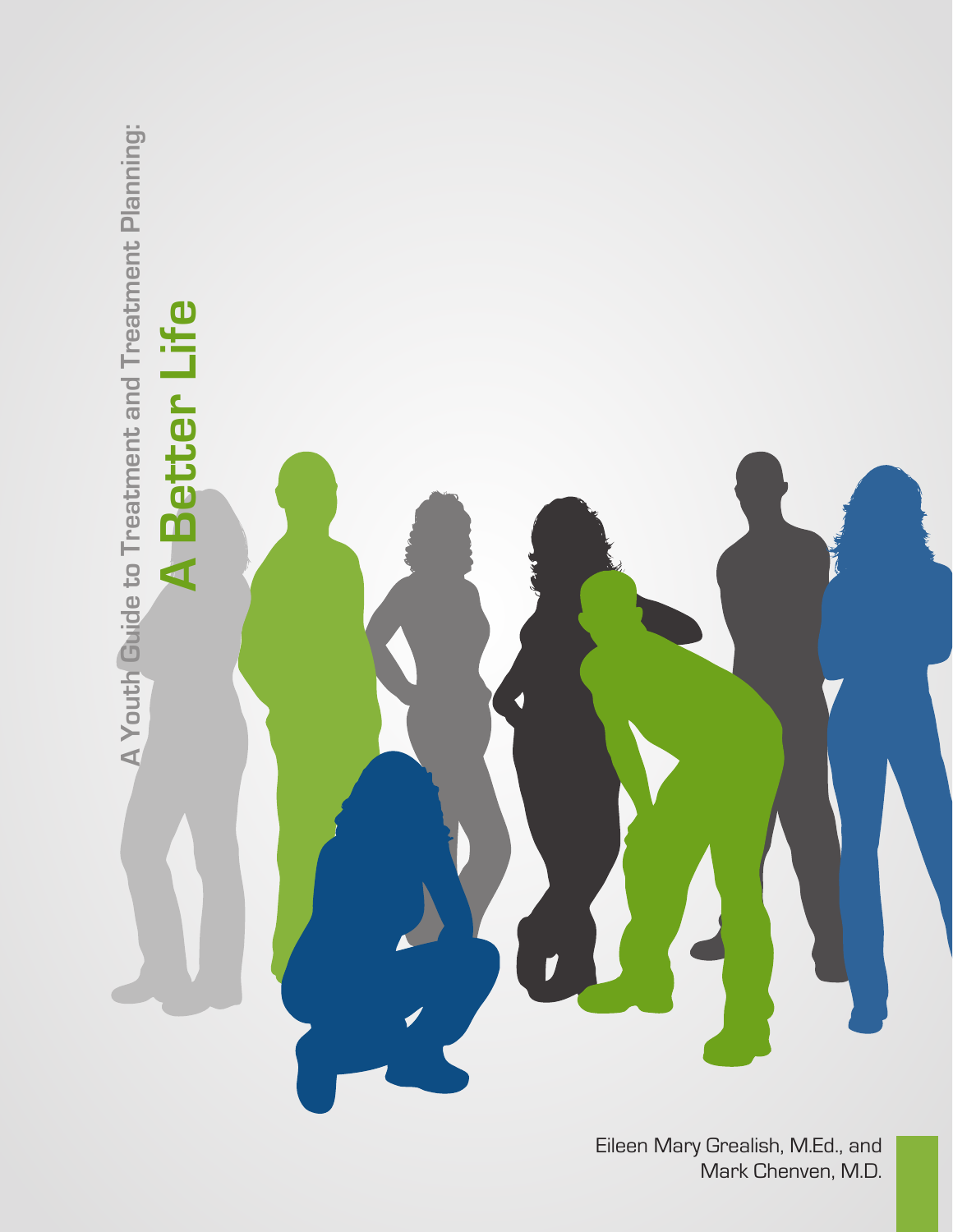## **About the Authors**

Eileen Mary Grealish, M.Ed., designs and implements individualized, strengths-based strategies that have direct impact on young people and families. She is a recognized expert in functional strengths and needs assessment, crisis planning, and staff supervision in Wraparound and family/person-centered practice. As president of Community Partners, Inc., Grealish focuses on writing and teaching about delivery of comprehensive community-based services including Wraparound and the development of innovative treatment and behavior plans. She can be contacted at mary@wraparoundsolutions.com.

Mark Chenven, M.D., is a board-certified child and adolescent psychiatrist with a lifelong commitment to improving mental health services for youth and families. He is the executive medical director at Vista Hill, a not-for-profit behavioral health provider in San Diego. Dr. Chenven is co-chair of the American Academy of Child & Adolescent Psychiatry Committee on Systems of Care and is an associate clinical professor in the Department of Psychiatry at the University of California, San Diego. He can be contacted at [mchenven@vistahill.org](mailto:mchenven@vistahill.org).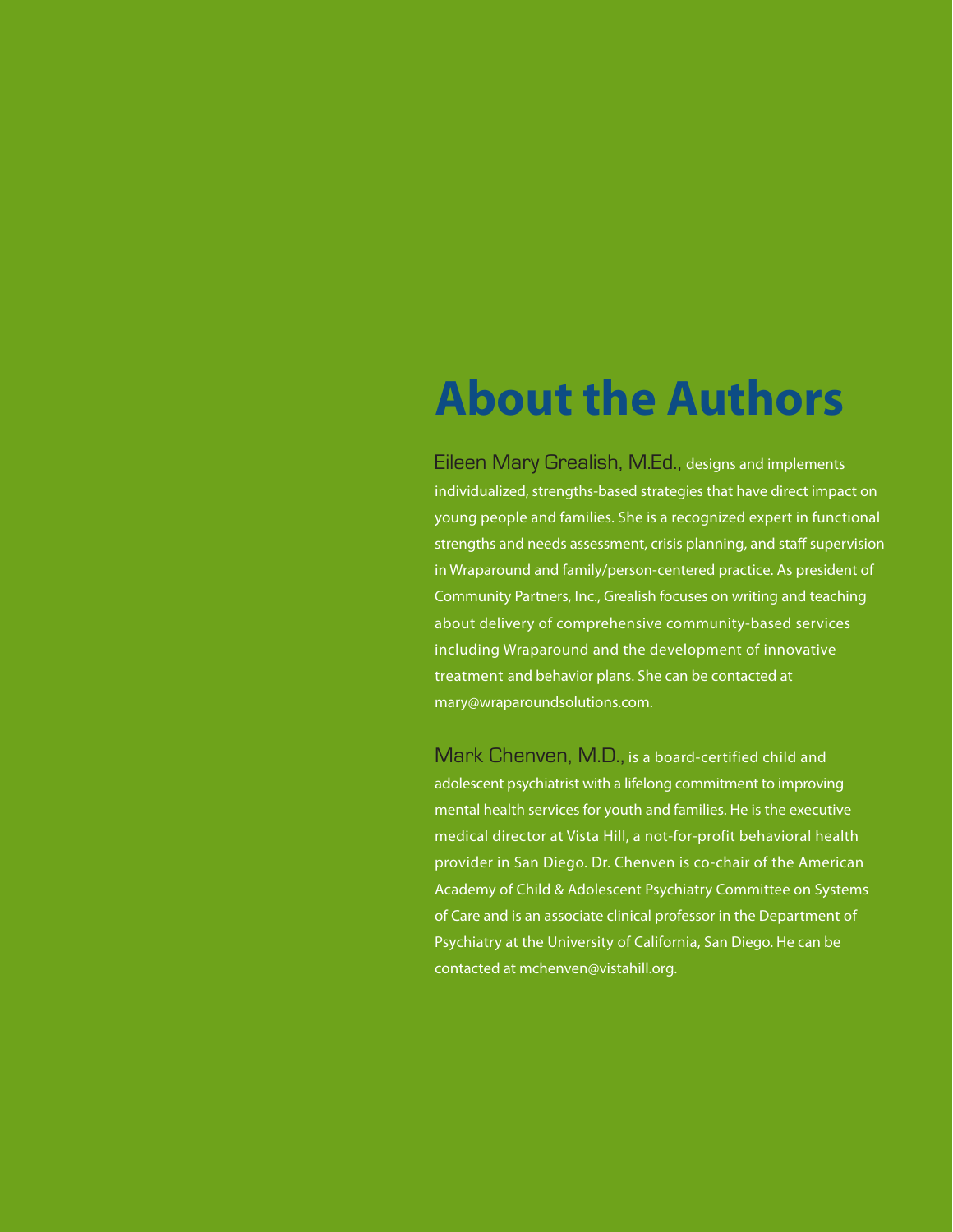## **Contents**

### **Treatment and Treatment Planning**

- What Is Treatment?
- Treatment Planning = Planning for a Better Life
- Treatment and Outcomes: A Few Examples
- Is Treatment a Choice?
- What to Expect

### **Life Domains, Outcomes, Needs, and Strategies**

- Life Domains in Treatment Planning
- Outcomes (Goals and Results)
- Needs Statements…
- …Not Lists of Service Statements
- Strategies: Some Are Strength Based; Some Are Not
- How Do Life Domains, Outcomes, Needs, and Strategies Fit Into the Treatment Plan?

### **Treatment Plans and Treatment Teams**

- Elements of a Treatment Plan
- Treatment Teams
- Closing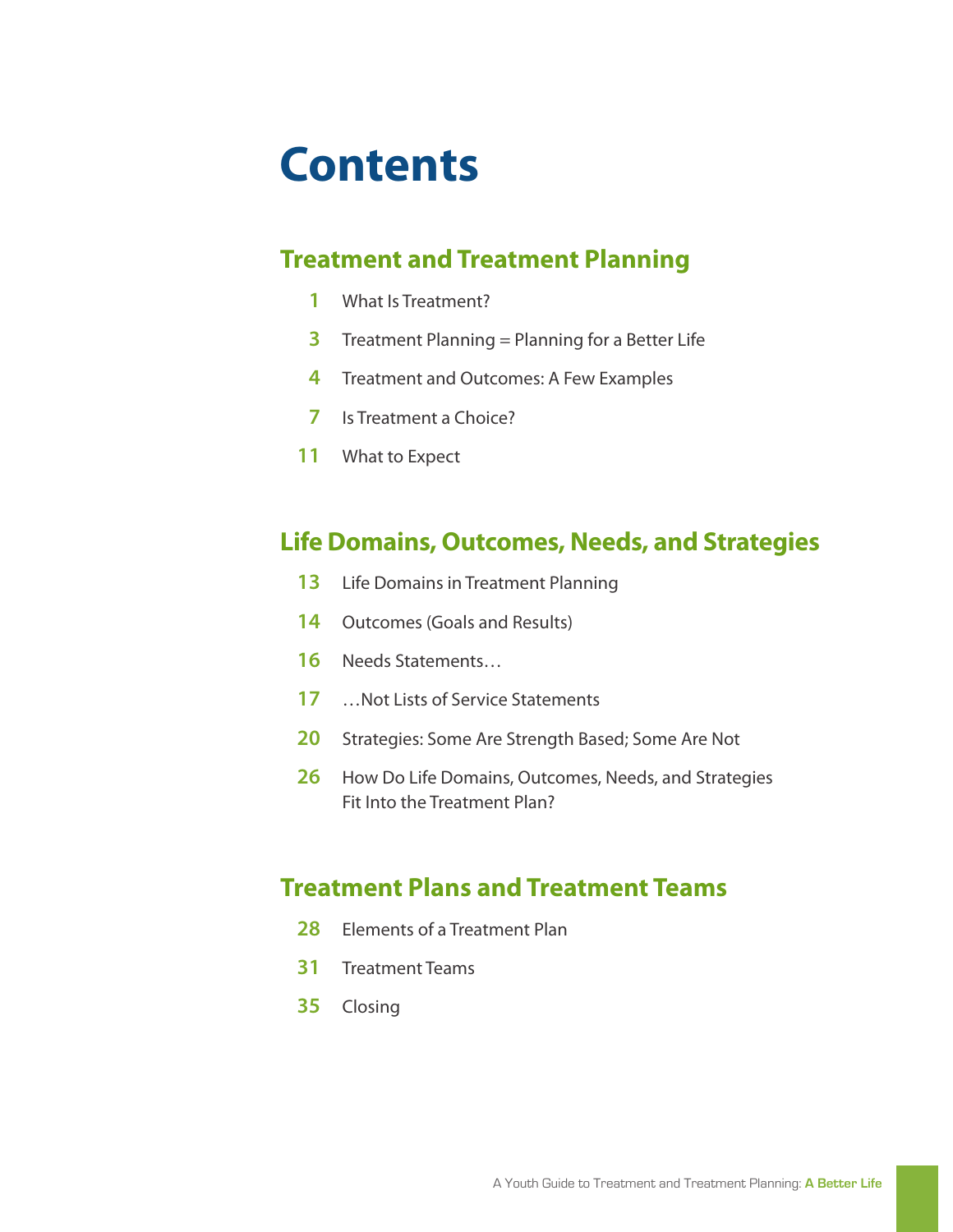## **Acknowledgments**

We want to thank all of the young people who read, reviewed, and discussed the content of this guide, with us and in groups, at conferences, at home, and in their treatment settings. Their insights and experiences have been extremely instructive and filled with wisdom, a mature understanding of justice, and good sense. We also would like to thank members of Youth MOVE, family members, service providers, and the physicians on the American Academy of Child & Adolescent Psychiatry Committee on Systems of Care for their valuable input.

Development of this guidebook was partially supported by the Child, Adolescent and Family Branch, Center for Mental Health Services, Substance Abuse and Mental Health Services Administration. We are grateful to the branch, under Gary Blau's able leadership, for making this publication possible.

The content of this publication does not necessarily reflect the views, opinions, or policies of the Center for Mental Health Services, Substance Abuse and Mental Health Services Administration, Department of Health and Human Services.

The narrative examples included herein are fictitious. Jamie, Shawn, Dan, and Juan are fictional characters developed to exemplify various treatment and treatment-planning scenarios. Any connection to real people or circumstances is purely coincidental.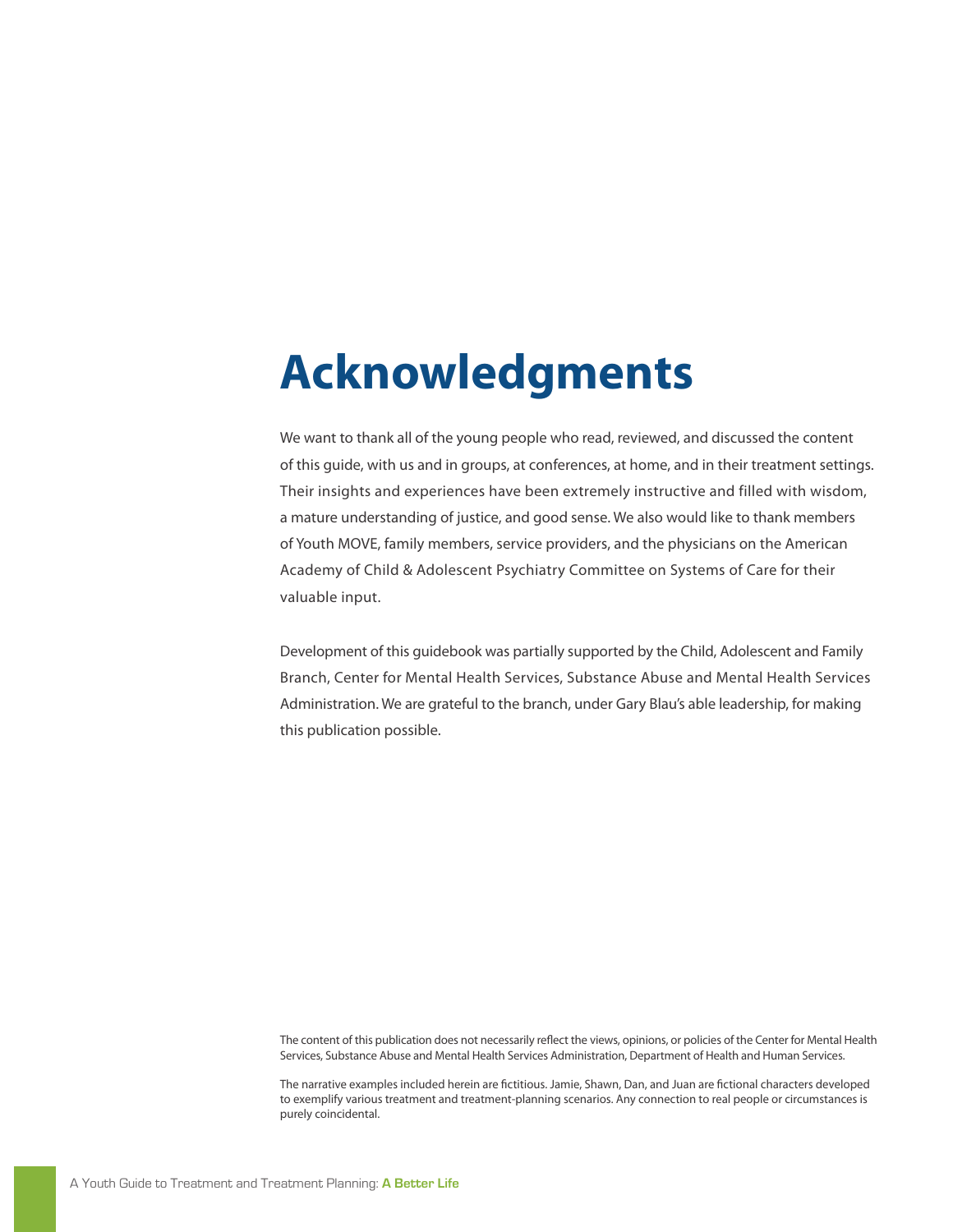## Treatment and Treatment Planning

### **What Is Treatment?**

*Treatment* is the word used to describe all the ways that assistance is provided to young people (and not so young people) to make important changes so that their lives are better.

Treatment can mean lots of different things:

- Talking to experts and other helpers like mentors and youth partners
- **•** Spending special time with relatives and close friends
- Learning new ideas and thinking about yourself and your life in new ways
- Taking medicine to help you feel better, think more clearly, and avoid trouble
- Practicing better ways to manage and protect yourself
- Living in a different place for awhile
- Going to meetings
- Eating a certain way
- Learning to behave differently and get along better with others
- Dealing with drug and alcohol problems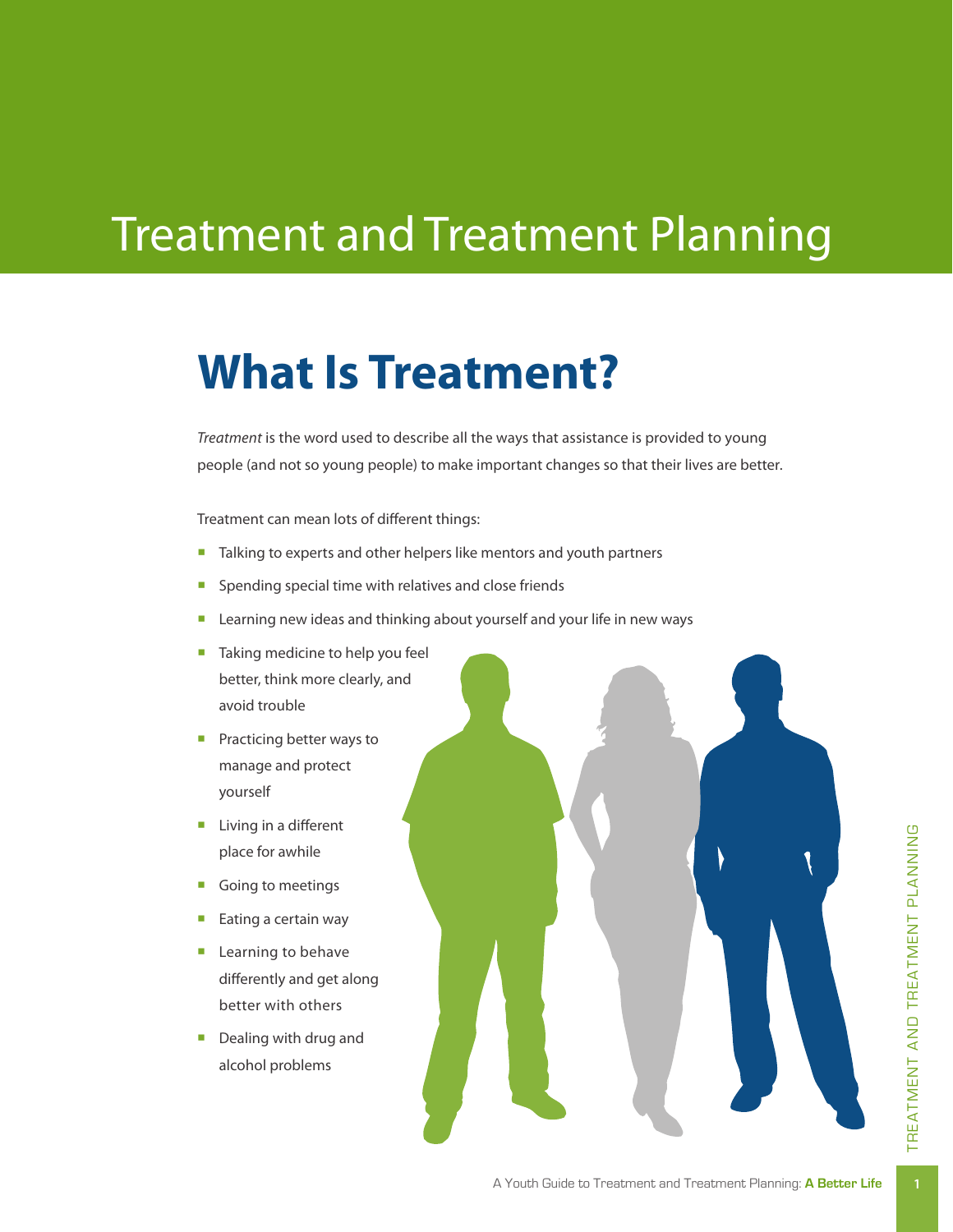#### **Treatment can be about what you do or what you don't do.** It may

focus on home, school, or community issues or all three. Sometimes it's based on your religion and sometimes not. Sometimes it's as much about what others are doing (or not doing) as it is about what you are doing (…or not), though how you handle others' behaviors sometimes is a part of it. It can be about what's going on inside you or what's going on between you and others.

**So, when you are having problems, it's not always so easy to decide which treatment will work for you and your family.** Treatment works best when it's designed for one young person and one family at a time and when it's based on their strengths and beliefs. The main focus of this guide is to help you and those who care for you approach things better with a view toward your strengths, desires, and potential.

**This guide is about the kind of treatment youth get when people are worried about their safety, behavior, ability to be happy, mental health, or relationships.** If you are considering treatment or may be required to engage in treatment, the most important thing to think through is what you want to or what you're supposed to accomplish in treatment and figure out, with assistance if you need it, what type of help is most likely to get you there. If you feel comfortable with your treatment and if it's designed for you, it's more likely to work.

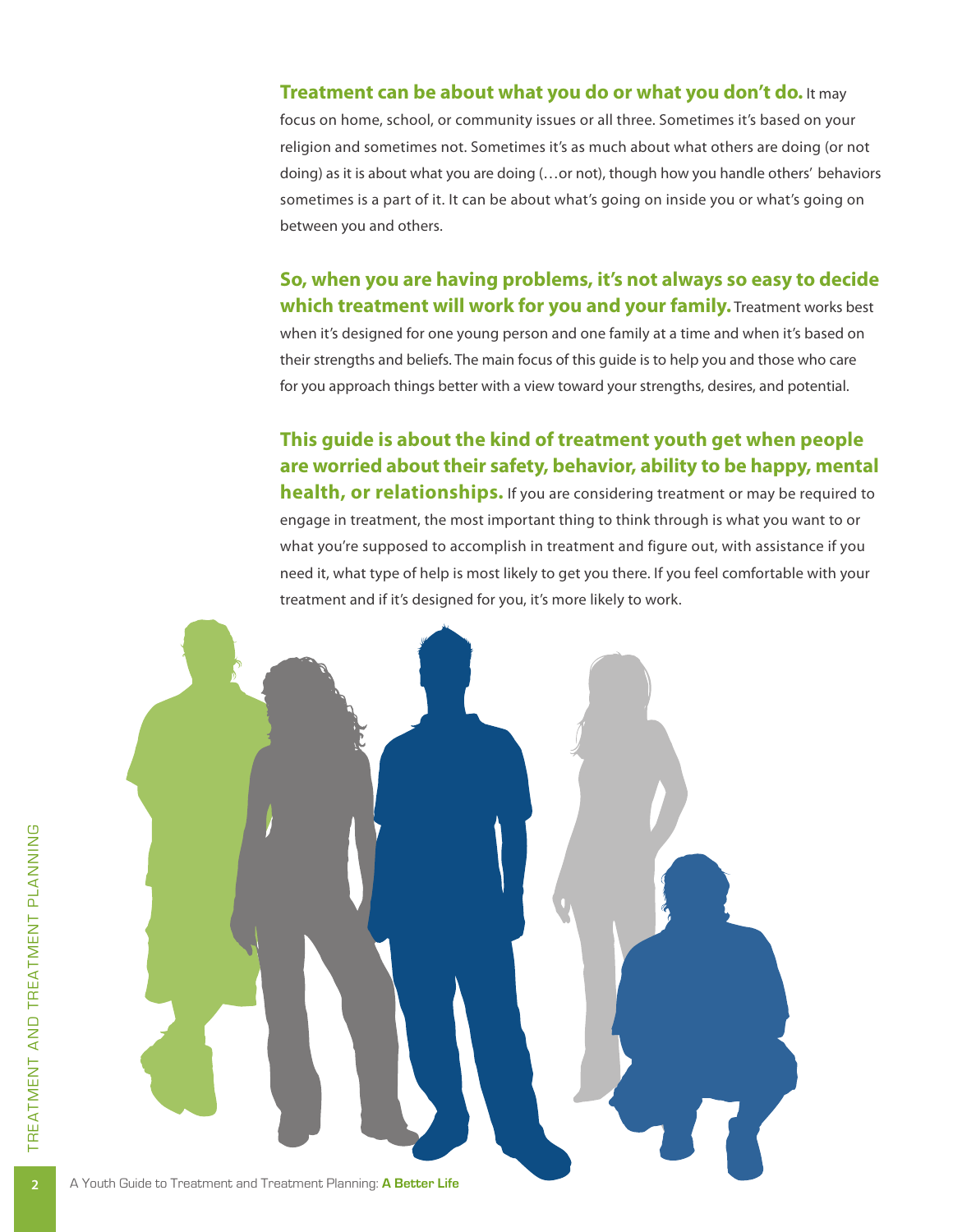# **Treatment Planning = Planning for a Better Life**

If you're thinking about treatment and treatment planning, you're thinking about changing one or more parts of your life. Maybe it's because you want to improve things, or maybe you're being forced to change by your parents, the courts, or community authorities. Either way, treatment planning begins when the improvements you are supposed to achieve through treatment are described. These changes are called outcomes (or goals or results). Figuring out what they are is the first step in planning your treatment and your future. The right treatment helps you accomplish your goals and desired outcomes.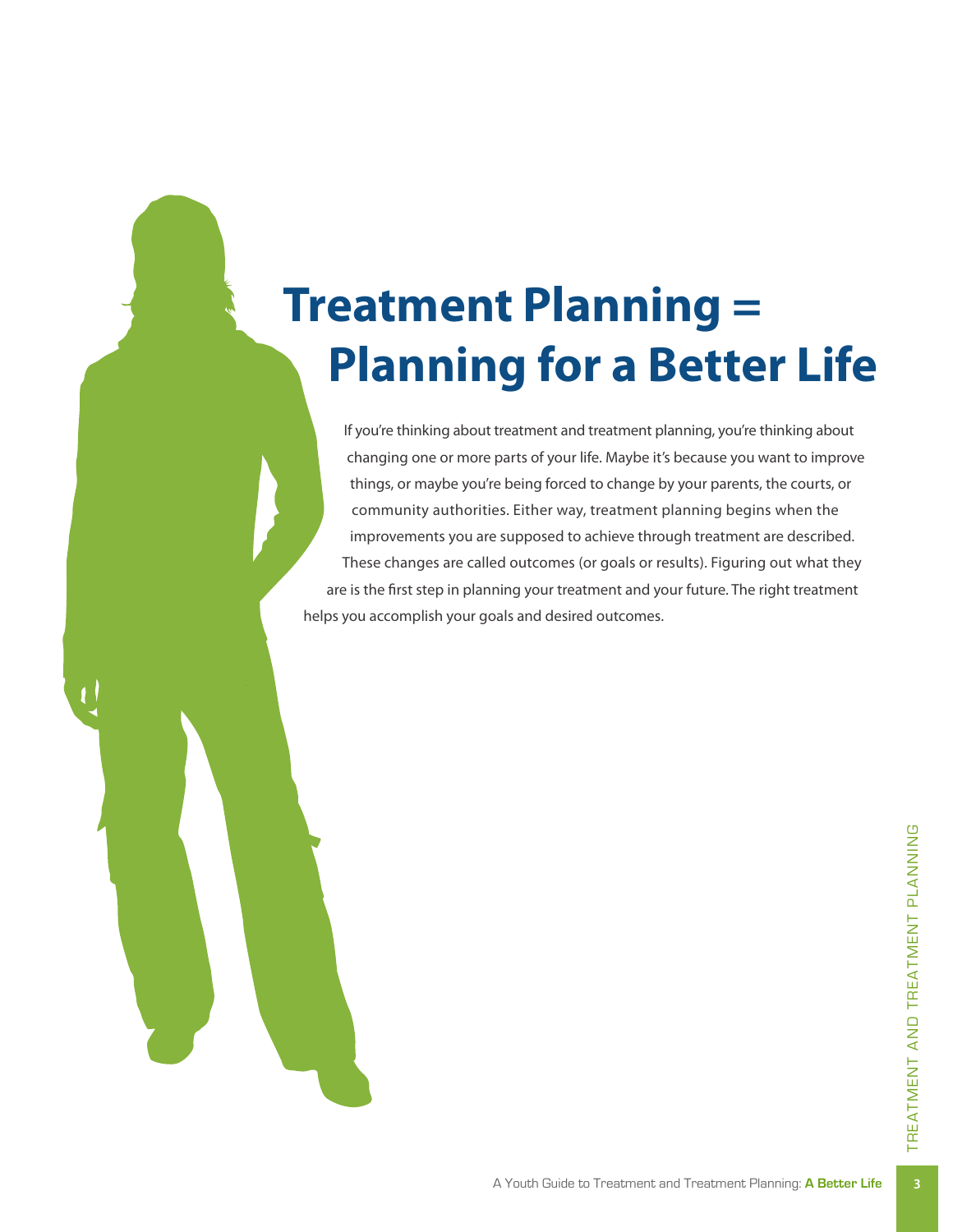### **Treatment and Outcomes:** A Few Examples

| <b>PROBLEM</b><br>What happens?                                                                                                                                                                                                               | <b>TREATMENT</b><br>What makes it better?                                                                                                                                                                                                              | <b>OUTCOMES</b><br>What changed to make your life better?                                                                                                                                                                          |
|-----------------------------------------------------------------------------------------------------------------------------------------------------------------------------------------------------------------------------------------------|--------------------------------------------------------------------------------------------------------------------------------------------------------------------------------------------------------------------------------------------------------|------------------------------------------------------------------------------------------------------------------------------------------------------------------------------------------------------------------------------------|
| You crash your bike, break<br>■<br>your wrist, and end up<br>bruised and scraped all<br>over.<br>Your bike is busted, too.<br>The wheel is twisted up,<br>and the gears are jammed.                                                           | The ER doctors set your broken<br>٠<br>bone and put a cast on it. They<br>put medicine and bandages on<br>your cuts.<br>You get some medicine for pain.<br>You do extra chores to get the<br>money to pay for repairs to<br>your bike.                 | Your scrapes heal, the bruises<br>disappear, you stop hurting,<br>and your wrist is fine.<br>Your bike's been to the<br>٠<br>shop and is back in<br>good condition.                                                                |
| Your parents are getting<br>a divorce; they argue and<br>yell a lot.<br>You feel so bad, your<br>stomach hurts.                                                                                                                               | You get a check-up to make sure<br>nothing else is wrong with your<br>body, and you see a therapist.<br>The therapist helps you back away<br>from the fighting. You meet with<br>your parents in therapy and ask<br>them not to fight in front of you. | Your stomach is mostly better,<br>and you know stuff like this<br>happens.<br>You're sure it's not your fault, and<br>you think that things will be okay,<br>just different from what you used<br>to expect.                       |
| No matter how much<br>you study and how hard<br>you try to sit still at<br>school, you're still<br>getting bad grades<br>and detention for<br>acting up. Going to<br>school really<br>stinks. Your mom<br>is on your<br>case all<br>the time. | You see a doctor who suggests<br>you start taking medicine.<br>You work with a special teacher<br>on your hardest subjects.<br>You talk to the school social<br>٠<br>worker about how to handle<br>your frustration without getting<br>into trouble.   | You get all Bs and Cs and no<br>Ξ<br>discipline meetings or detentions.<br>Your folks say they think you're<br>doing okay. School's still no fun,<br>but you don't get stressed out<br>like before; sometimes you<br>even like it. |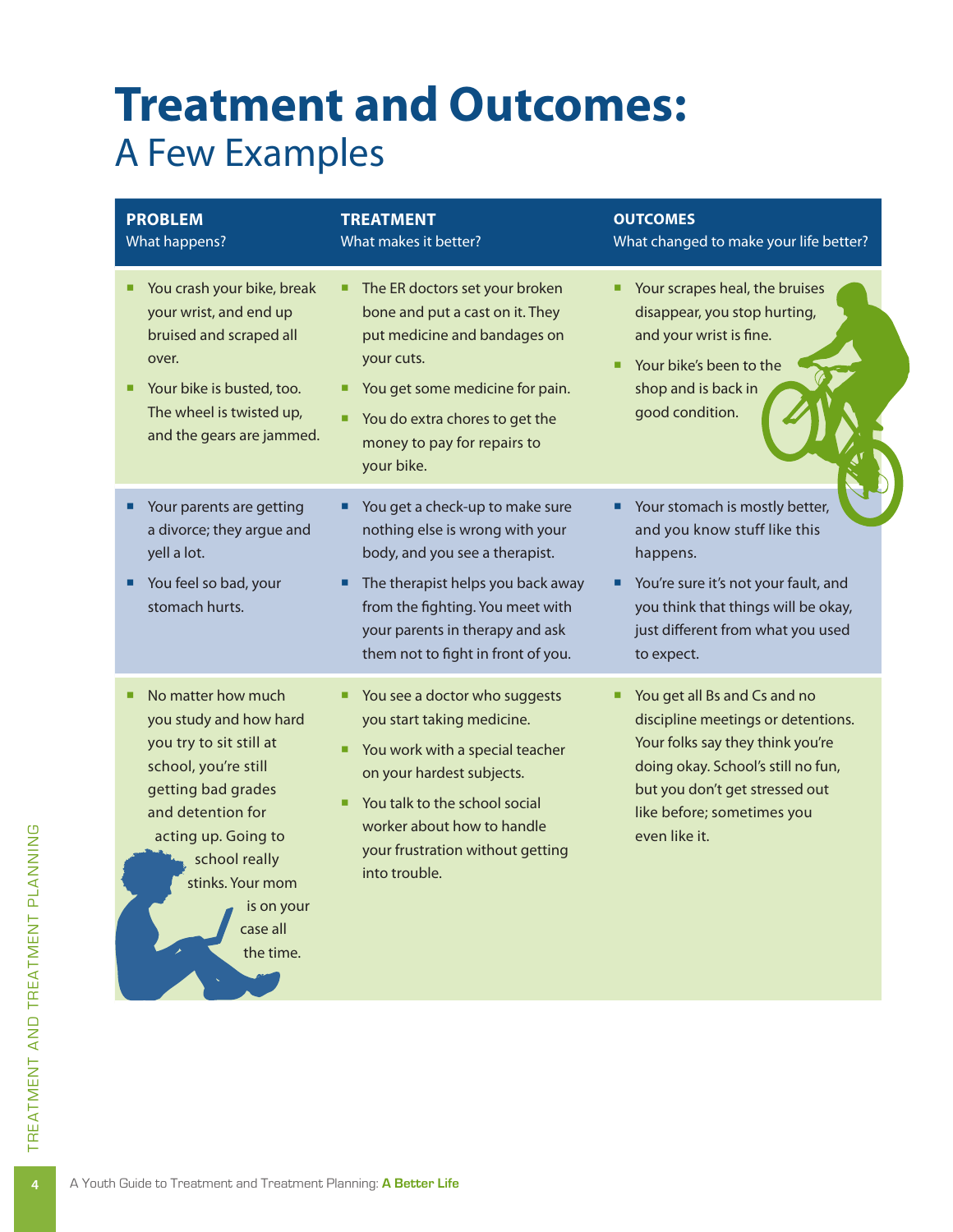| <b>PROBLEM</b><br>What happens?                                                                                               | <b>TREATMENT</b><br>What makes it better?                                                                                                                                                                                                                                                                                                                                                                                            | <b>OUTCOMES</b><br>What changed to make your life better?                                                                                                                                                                                                                                 |
|-------------------------------------------------------------------------------------------------------------------------------|--------------------------------------------------------------------------------------------------------------------------------------------------------------------------------------------------------------------------------------------------------------------------------------------------------------------------------------------------------------------------------------------------------------------------------------|-------------------------------------------------------------------------------------------------------------------------------------------------------------------------------------------------------------------------------------------------------------------------------------------|
| Your mom dies<br>■<br>from cancer.                                                                                            | You spend a lot of time with<br>٠<br>your family and friends crying,<br>laughing, and sharing memories<br>and feelings.<br>You talk to a grief counselor and<br>٠<br>your spiritual leader.<br>You go to a support group that<br>helps people deal with loss.                                                                                                                                                                        | You are happy sometimes and<br>٠<br>start to believe that one day you<br>will be able to feel good about<br>your memories and look forward<br>to your future.<br>When you do feel bad, the pain<br>п<br>and loss are sort of okay, and you<br>know you'll make it.                        |
| You have a really weird<br>■<br>feeling at school, pass out,<br>and then find out you<br>have diabetes.                       | You stay at a hospital and talk<br>ш<br>to doctors, nurses, nutritionists,<br>diabetes educators, and other<br>experts. You and your parents learn<br>all about insulin injections, testing,<br>diet, and exercise.<br>You stay in touch with your new<br>٠<br>helpers a lot and get an insulin<br>pump so that you can manage<br>everything more easily.<br>You get and use a cookbook that is<br>written for people with diabetes. | Your blood tests are now mostly<br>п<br>okay, nothing really bad happens<br>to you (like amputation), and you<br>know what you have to do to be<br>healthy. It still sucks though, and<br>hopefully, they'll figure out how<br>to cure it.                                                |
| Your parents find out<br>■<br>that you're drinking<br>and using pills you<br>steal from them and<br>your friends'<br>parents. | Everybody gets in your face,<br>and you go to rehab.<br>Your family comes for sessions,<br>and you learn all about recovery.<br>Before you leave, you get<br>a temporary sponsor and<br>home group.<br>You go to 12-step<br>■<br>meetings, volunteer,<br>and work the steps.                                                                                                                                                         | You are clean and sober and<br>not dead.<br>Your brain works better, and you<br>■<br>can handle real emotions again.<br>Life off of drugs is calmer, and you're<br>п<br>dealing with the hassles one bit at a<br>time. You reconnect with your old<br>best friend, and that's going okay. |
|                                                                                                                               |                                                                                                                                                                                                                                                                                                                                                                                                                                      |                                                                                                                                                                                                                                                                                           |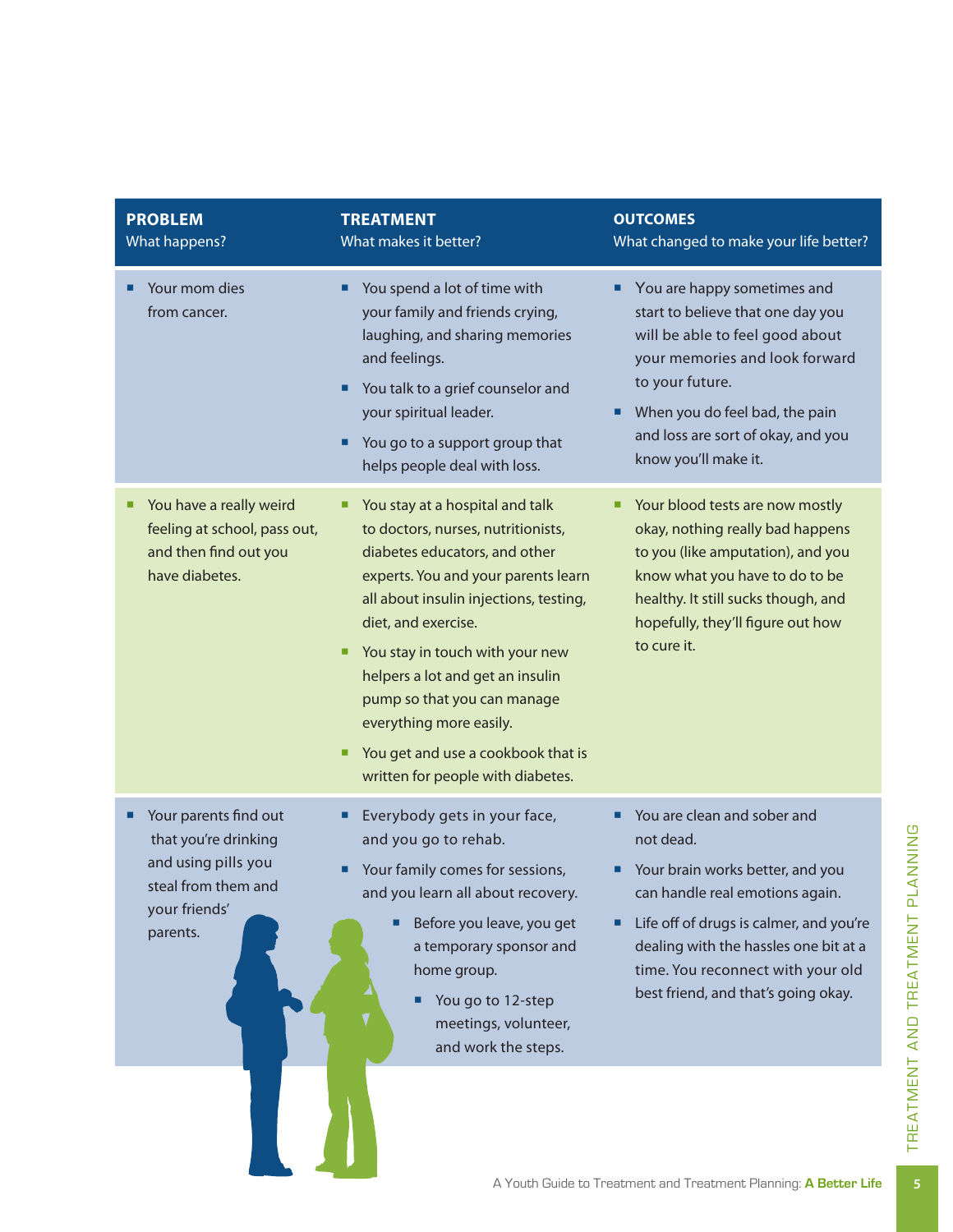### **Your Problem:**

What's Happening in Your Life?



**Your Hope for the Future:**  How Would You Like Things to Be Instead?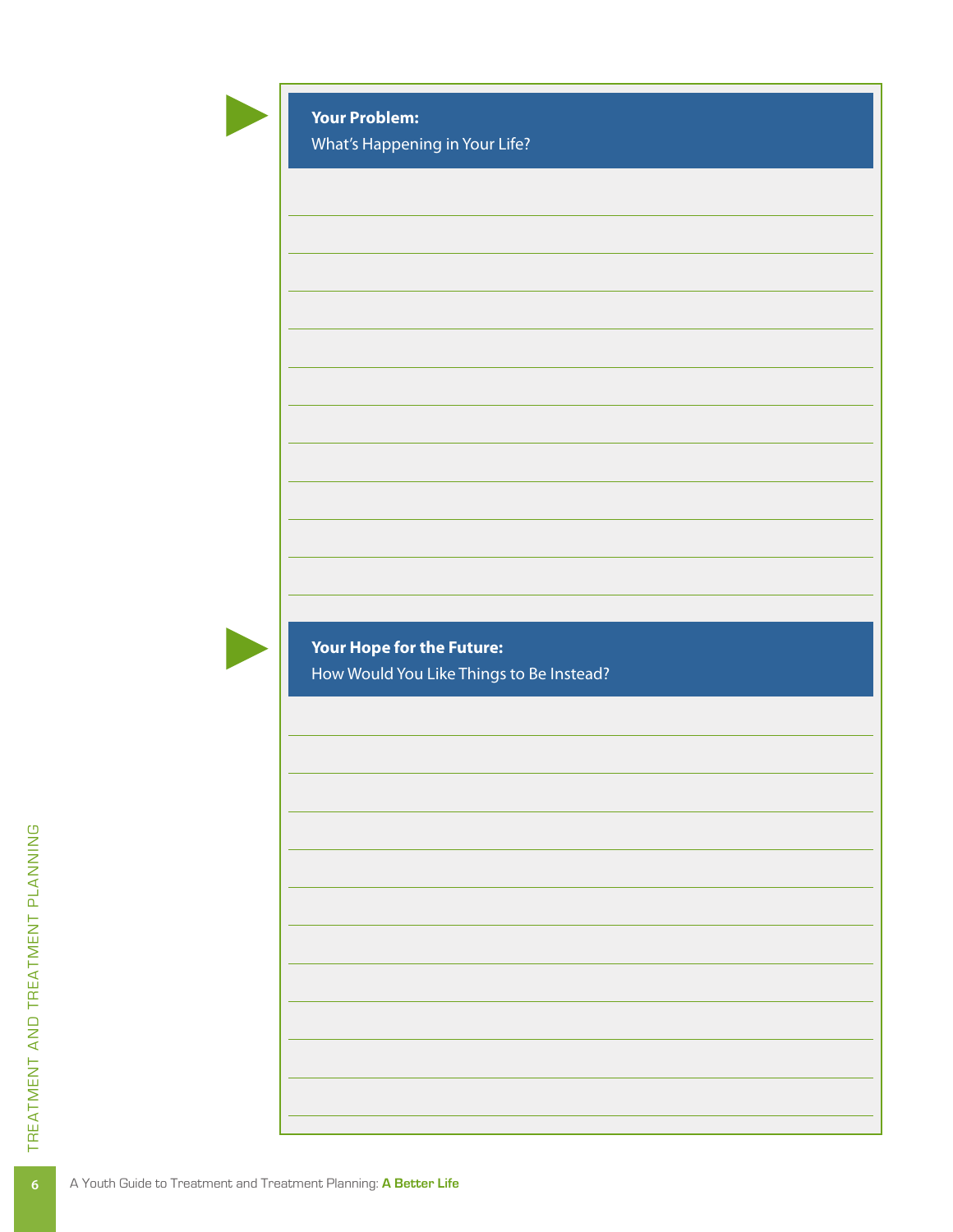# **Is Treatment a Choice?**

There are lots of ways young people enter treatment. Sometimes it's their choice; other times it isn't. Most of the time, it's a little bit of both.

Most youth in treatment don't want adults to run their lives, although many appreciate at least a little guidance. They want their treatment to be a choice, not a punishment. Some feel bullied into their treatment plans, and that's never good. Young people want to do more than just accept or decline a particular plan. They want to own it in a personal way and have others respect their goals.

### **Here are a few of the ways you might enter treatment:**

**You choose treatment.** Some youth engage in treatment because they don't like how they feel or what's happening in their lives. They may be sad or angry or just plain uncomfortable. Some teens have hopes and dreams that seem out of reach to them. They have ideas about how they want things to be in their lives, but it isn't happening for them. They tell the people close to them, as truthfully as possible, what they feel bad about and what they want. They enter treatment to feel better and have better lives.

You kind of choose treatment. There are young people who enter treatment with an attitude like "okay, I'll do it, ... whatever." They agree to treatment that others think they need by not working too hard to resist it. Many of these youth can see why people think they should be in treatment, but they don't really want to say that to anybody, maybe least of all to themselves. Deciding not to fight against getting treatment is still kind of a choice.

### **You choose treatment to stop people especially parents—from nagging you.**

When youth are in lots of conflict with the people in their lives,

They choose treatment only because they lost the argument against it. Still, that's a choice.<br>A Youth Guide to Treatment and Treatment Planning: **A Better Life** they may choose treatment just to make things quieter. They may feel like they're in no-win situations or think that going along with their families' ideas will get people off their backs.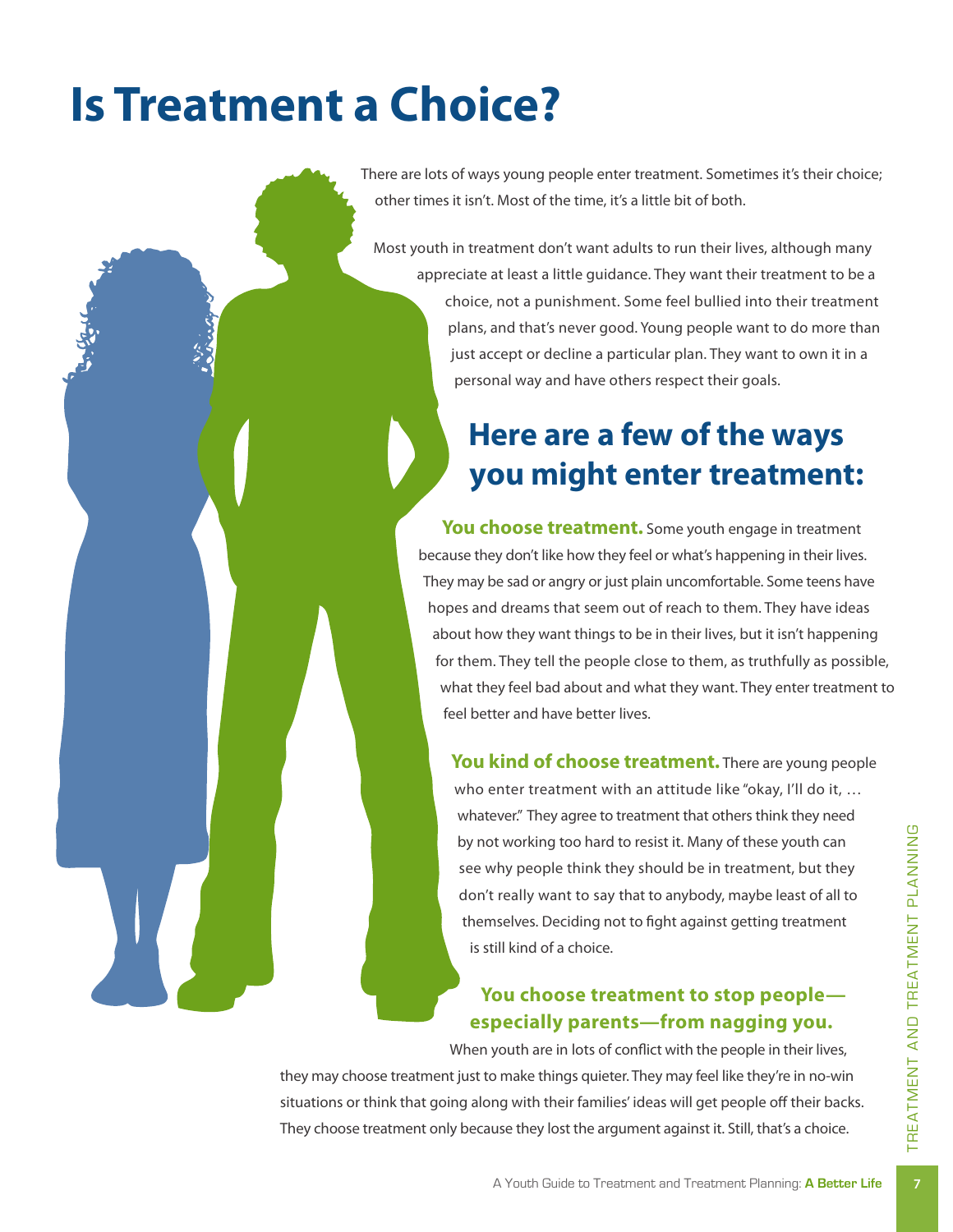**You really messed up, so you "choose" treatment.** Sometimes, the best way to soften the anger people have for young people who make mistakes is for the youth to cave in, admit they were wrong, and agree to do whatever people say will make things better. For many youth, this is a sensible way to get people to give them a chance to start over, and it can be a chance for youth to get their parents to learn how to address issues in a better way—they've maybe been messing up, too, especially in the way they've been dealing with you and your problems.

You "bottomed out," so you go to treatment. People use the words *bottomed out* when they talk about deep-end troubles with drugs and alcohol. The term also refers to behavior and choices that take young people to the bottom. It means the most desperate days of their lives are right now, and they are losing things like individual rights, personal choices, and important relationships they'd rather keep. People can also be unsafe on their own, feel like dying, or experience really bad pain about themselves. In circumstances like this, treatment is a good choice even though it's not a truly free choice.

#### **No choice. You're busted, and you're going to treatment.**

When youth make big mistakes and do illegal things, some get locked up, some get sent to treatment, and some get a combination of the two. This is the price that you pay for making poor choices and getting caught. What happens then is usually determined by the law. When treatment is combined with punishment, it is often different than it would be without the punishment. Programs have lots of rules; some are pretty strict and feel like punishment. Even so, it usually makes sense for youth to dig in and participate positively in whatever treatment they're sent to or assigned. Most people can learn good stuff about themselves and make real changes, even when the program is forced on them. Still, treatment must be safe and fair.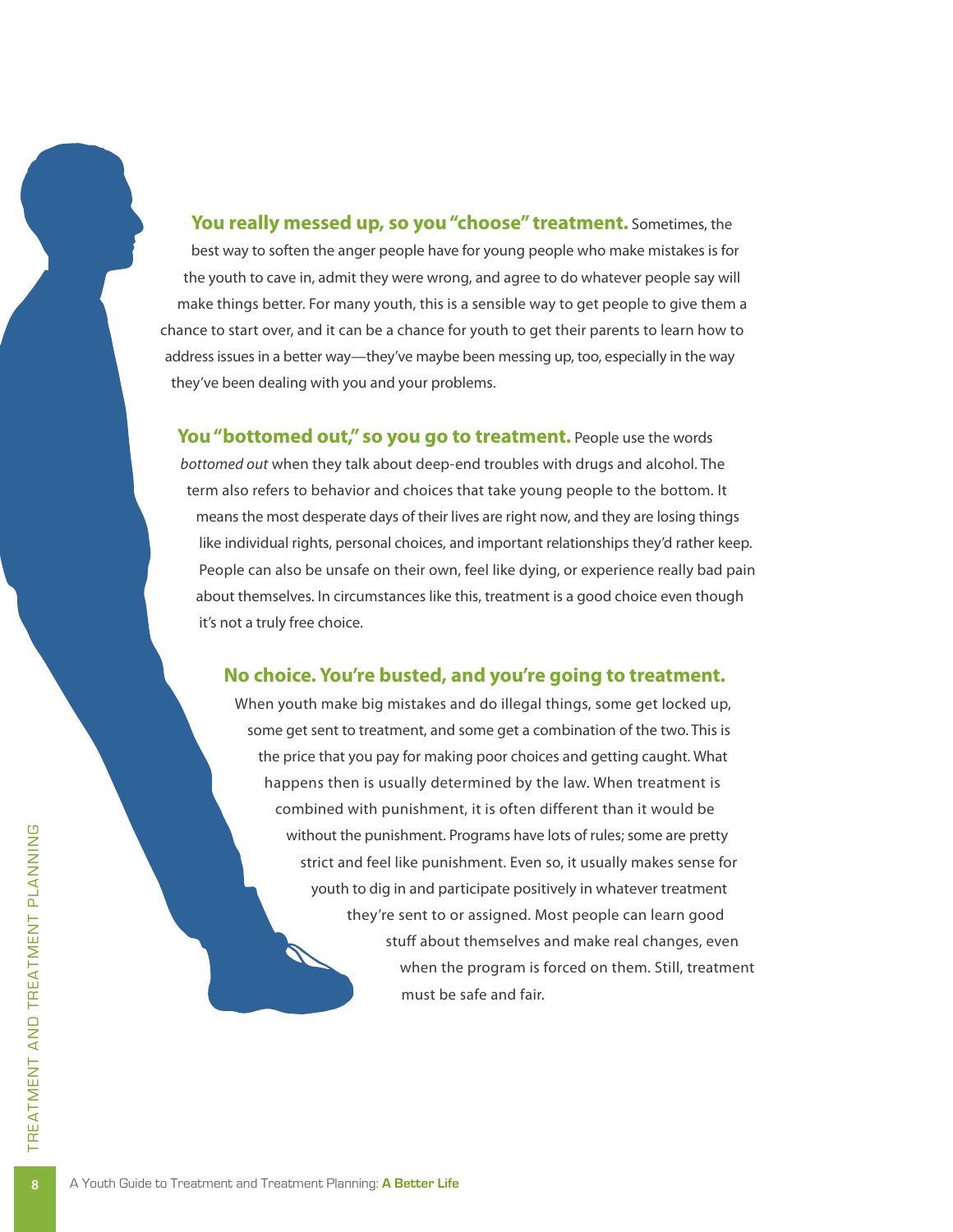### **They can make me do treatment?**

The short answer is "yes." Sure, there's a Constitution and a Bill of Rights, but they work better when you're over 18. Still, when you're under 18, you have the right to legal representation and to hear what people say you did or what they think you need. You have the right to explain your thoughts and actions. As a young person, you have extra rights that adults don't have: a chance to learn new things, make smarter decisions, and to change your future for the better.

#### **Here's how it works:**

Dan beats up Juan and gets caught. This is called negative evidence: what Dan did and the seriousness of the offense added to how badly Juan was hurt. If Dan shoves Juan, that's negative evidence against Dan, but it's a small amount. If Juan is badly hurt, that's a lot of negative evidence against Dan.

If you're Dan, you may want to tell people you won't do it again, ever, and have the whole thing be over. You may hope that, if you promise to change, people will back off.

That probably won't happen. The only way to cancel negative evidence is to balance it with positive evidence: doing the right thing to prove you know what it is and that you're willing and able to do it in the future. Saying you're over what you did, or even that you're sorry, isn't enough. You have to do lots of extra positive things, over time, to dig your way out of a negative evidence hole. The bigger the hole, the more digging out you'll have to do.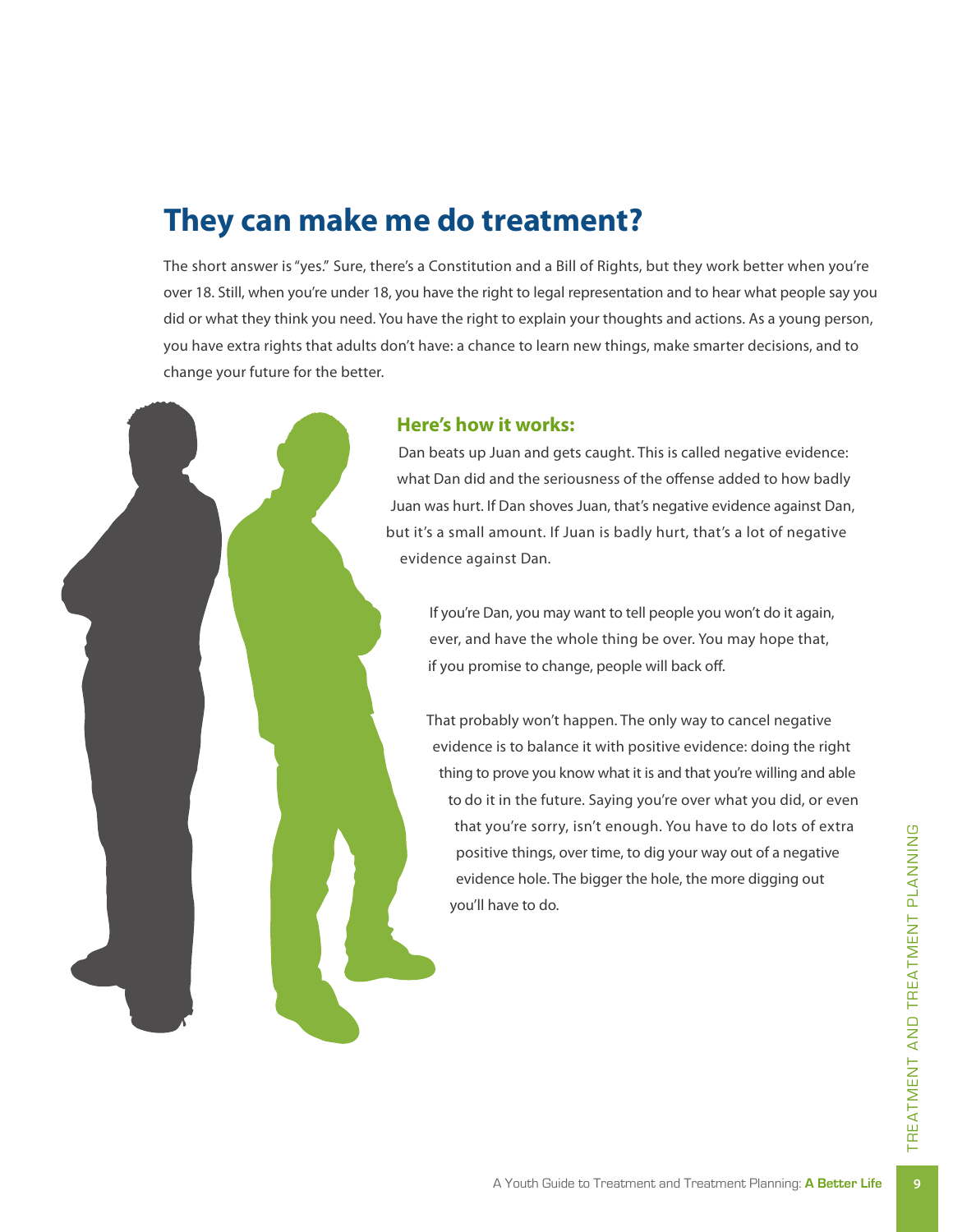### **What if I'm discouraged or disappointed?**

That's exactly when treatment is the most useful. Treatment planning and treatment are built on **hope**. Your treatment plan should give you new chances for a better life even if you have to accept responsibility for past issues in a new way.

Remember, you're not alone. Life is often challenging, we are all vulnerable, and almost everybody messes up one way or another. All you have to do is live long enough and it's guaranteed.

Whether you seek treatment voluntarily or are pushed to change, it can be very, very tough. Even if we do not like how we're feeling or what we've been doing in our lives, it is still tough to change. Sometimes, we all find it easier to blame others or the world for our problems (and there is often some truth in this) than to look to change ourselves. What's hardest is keeping your head on straight, thinking everything through, and doing stuff as honestly as possible. Real change takes effort, and it means lots of give and take. Change is difficult even if you want it and understand why it needs to happen, but if it's only somebody else's idea, it still can be good for you in the long run. It is important to keep your eyes, your mind, and your heart open to the possibilities for a better life.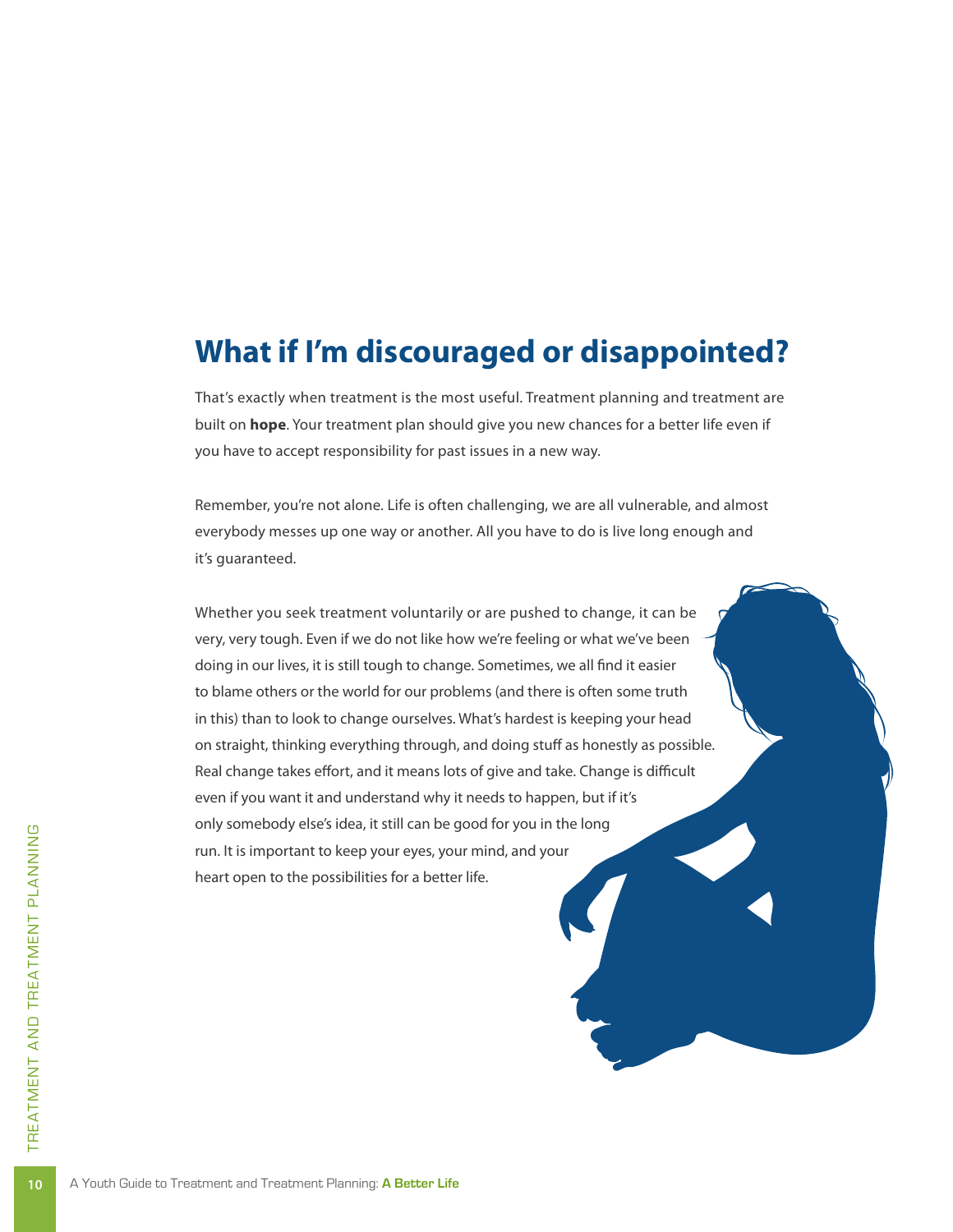# **What to Expect**

### **Your Rights**

### **You have the right to expect certain things in treatment planning and treatment:**

- You have the right to receive treatment as close to home as possible unless that wouldn't be safe for you or for other people.
- Everyone who helps with your treatment plan is supposed to respect you, your preferences, and your family.
- Your treatment plan should be your own individualized—not a plan used for others or designed for a group. (Parts of your plan may be the same as those of others, but the whole package needs to fit you and your circumstance.)
- It should be built on what you're good at, what you value, and what feels right to you, as long as you keep it legal.
- Your treatment plan should be interesting, hopeful, and motivational. It should be designed to help you do better now and in the future.
- You have the right to practice your faith during treatment if you wish.
- You have the right to include people you care about in treatment and treatment planning unless that would risk someone's safety.
- You should have choices about what's in your treatment plan and what happens to you in treatment—more choices if you're not in trouble, fewer if you are.
- Depending on your age and local law, you have the right to decide whether or not to take medication. Sometimes you can't really make these decisions, but even then, you do have the right to know what is going on and why you are being "asked" to take medicine.
- You should know exactly what you're supposed to be working on in each part of your treatment plan and your treatment and how your progress is being measured.
- $\blacksquare$  The people who help you with your treatment plan also will help you plan for any crises or big changes you are facing. If you haven't been safe, they'll help you design a safety plan.
- You have the right to be included when people talk about you and your treatment plan unless you have made serious mistakes.
- Your treatment-planning helpers are supposed to listen to your opinions and protect your privacy, but there are situations (for example, abuse and suicide) in which the law forces them to give information to others.
- You and your helpers will talk about how each part of your treatment is working and change your plan until it works well.
- You get a copy of your treatment plan.
- You have the right to understand everything in your treatment plan and the planning process.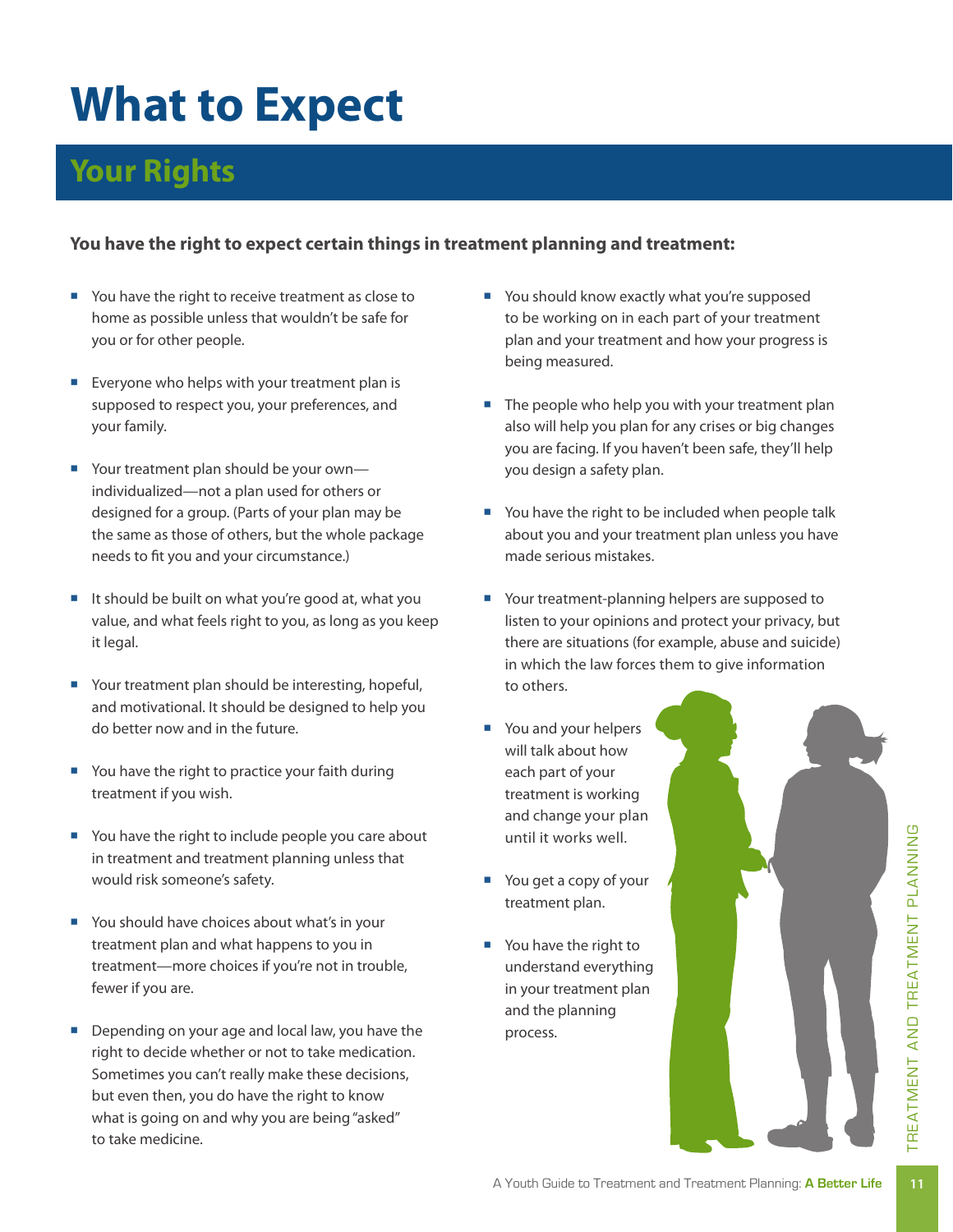### **Your Responsibilities**

**Just as you have certain rights in treatment, you also have certain responsibilities, sometimes even obligations, to:**

- Be as honest as you can be. If there's a reason you can't be or if you're worried, ask someone you trust to help.
- **E** Listen to what the people who are trying to help you are saying, and think things through.
- Treat the people involved in your treatment planning and treatment with respect.
- Work on learning to trust and show how much you care about other people, especially the people who care about you or the people who love you or want to love you.
- Stand up for yourself as politely and respectfully as possible.
- Be as brave as you can be even if you're scared.
- Stop yourself from running away from pain and confusion, and instead, face what's in front of you. Be honest.
- Ask questions when you're not 100 percent sure what people are saying to or about you.
- Accept help from people who offer it to you.
- Hang onto your hopes for yourself and your family.
- Honor your feelings and the feelings of the people you care about.
- Help people when you can, because you can. Avoid hurting other people.
- Don't show off, brag, or bully people.
- Remember to give yourself credit for the things you can do and the stuff you already understand.
- Work for your best possible future in practical, realistic ways.

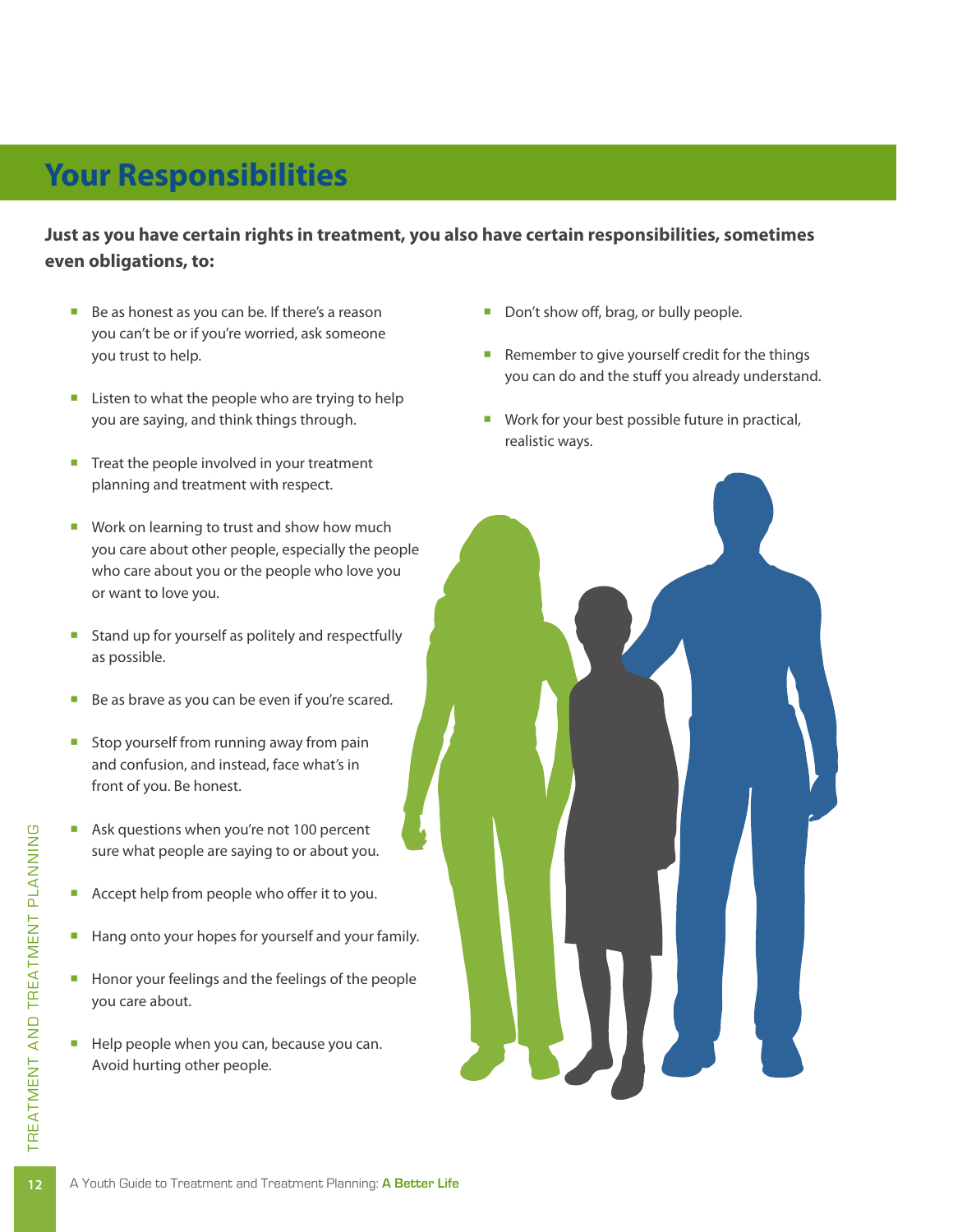# Life Domains, Outcomes, Needs, and Strategies

# **Life Domains in Treatment Planning**

Looking at *life domain* areas is a way to make sure that treatment helps improve things across youths' lives, not in just one or two obvious problem areas.

Life domains are areas in which you might want to improve the way things are in your life and in which you may have unmet needs, even if they do not seem to be what's getting you into trouble in the first place. In treatment planning, life domains are a reminder for young people and their families to consider all the areas they might want to improve. The following life domain areas are used most frequently (although many others are used as well, depending on what triggers treatment planning). Sometimes, they merge into each other. When that happens, they're used together.

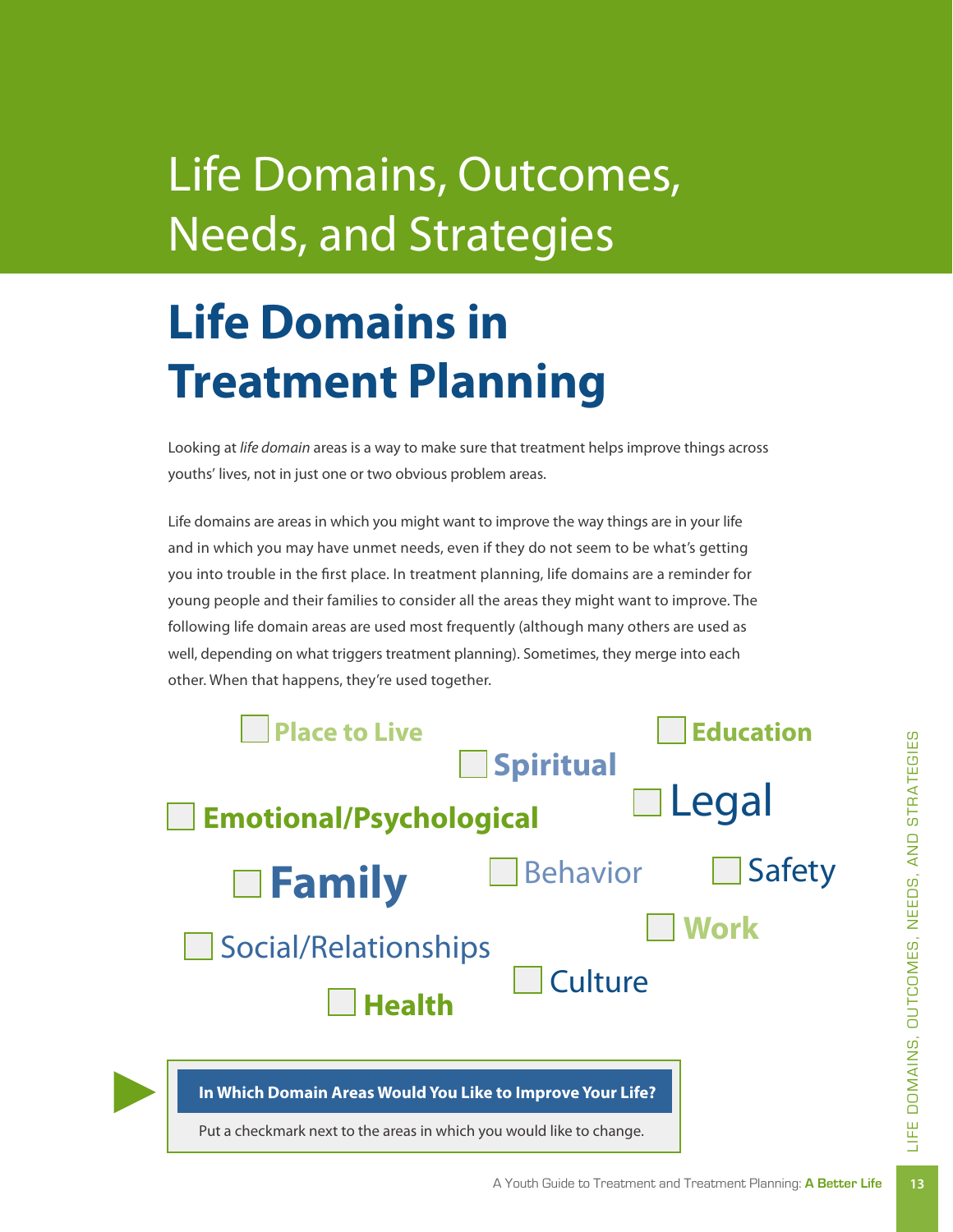# **Outcomes (Goals and Results)**

In the best circumstances, as treatment planning begins, you and your family should be asked to identify which life domain areas focus on the changes that are most important to you. There also may be areas of your life you don't choose to improve, but parents, courts, schools, and other authorities choose them anyway, so they end up on your treatment plan.

Then, for each life domain area you or they select, the improvements you're expected to achieve are described in outcome statements: the results you plan to achieve in treatment and how progress on them will be measured. Everything in the change process is related to the outcome statements: what gets paid for, what people do to help you and your family, what you actually get, and more. For some types of treatment, each domain stands alone. For others, they get lumped together.

### *Meet Jamie*

*Jamie, age 15, has a pretty serious mental illness that goes by the name schizoaffective disorder. She struggles with changing moods and hearing things (hallucinations) and thinking things that aren't part of the real world (delusions). All of that frightens and confuses her act in ways that make people reject her.* 

*sometimes believes that people are stalking her and hurting her even though they actually aren't. Her accusations against other people and threats to get the police after them isolate her further.* 

*Sometimes she hides from the world in her room and throws major tantrums at home because her parents don't get it. She also gets real down and depressed, at times ready to give up on life altogether.*

### **Jamie's Life Domains/Outcomes**

*Emotional/Psychological* and *Health:* Jamie will no longer hear voices, she will begin to feel safe, and her feelings and thoughts will be more manageable.

*Social/Relationships:* Jamie will be happier, safer, and more in control of herself so that she can connect with others in satisfying ways and participate in good and meaningful activities as often as she likes, when her schedule and her parents allow.

#### **How Progress Is Measured**

- **Verbal reports from Jamie and her family**
- No accusations about others made to police
- Making more friends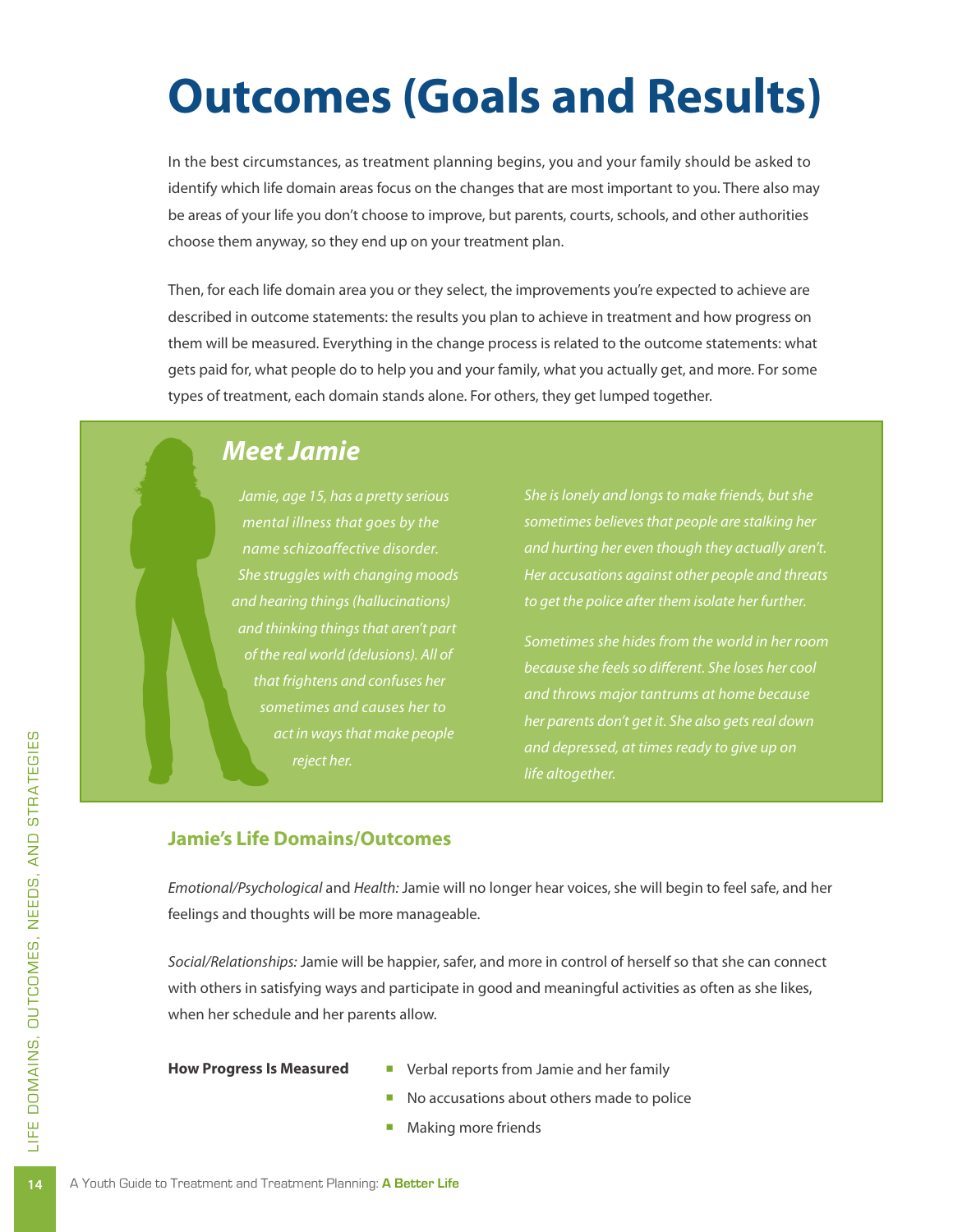

*Shawn, age 16, was arrested after he beat up Erin, his girlfriend, age 14. When the police investigated him, they found out that he had also assaulted his mother three times, badly enough that she had to go to the ER. She required medical treatment for a broken nose, a broken wrist, a concussion, and bad rug burns from being dragged. Shawn's dad is in prison for armed robbery and battery, so she's a single mom. She was too afraid of her son to press charges against him because of his threats to hurt her again.* 

*Shawn is using alcohol and who knows what else. At school, he has been suspended for bullying, making terroristic threats, and defying adult authority. Shawn gets respect from his peers because he is so tough, but a piece of him really hates it when he hurts the people he loves and cares so much about. Shawn's been told that his dad used to beat him pretty bad when he was little, but he doesn't remember anything about that; he does remember his mom and dad fighting lots when he was young.*

#### **Shawn's Life Domains/Outcomes**

*Legal, Behavior, and Safety:* Shawn will demonstrate his ability to manage his anger without hurting anyone and without making threats. He needs to talk safely to his mom, get away from alcohol and drugs, and earn his mom's and others' (probation staff, judge, school) trust again.

- **How Progress Is Measured**
- Completion of the corrections/ residential treatment program the court sent him to
- **Eligibility for release**
- No critical incident reports (reports of bad behavior and other big problems) for three months
- Recommendation for return home from program staff, clinicians, and family
- Having safe visits
- Handling his anger and frustration without violence

A Youth Guide to Treatment and Treatment and Treatment Planning: **A Better Life**<br>A Youth Guide to Treatment and Treatment Planning: **A Better Life Note:** Before Shawn returns home, another plan will be developed that describes who will help him work on safety issues in his home, school, and community to keep his behavior safe and legal. His probation will continue for at least a year after he gets out of the corrections/residential treatment program. Ideally, this plan will be developed early during his placement so that community resources will be in place back home when he needs them.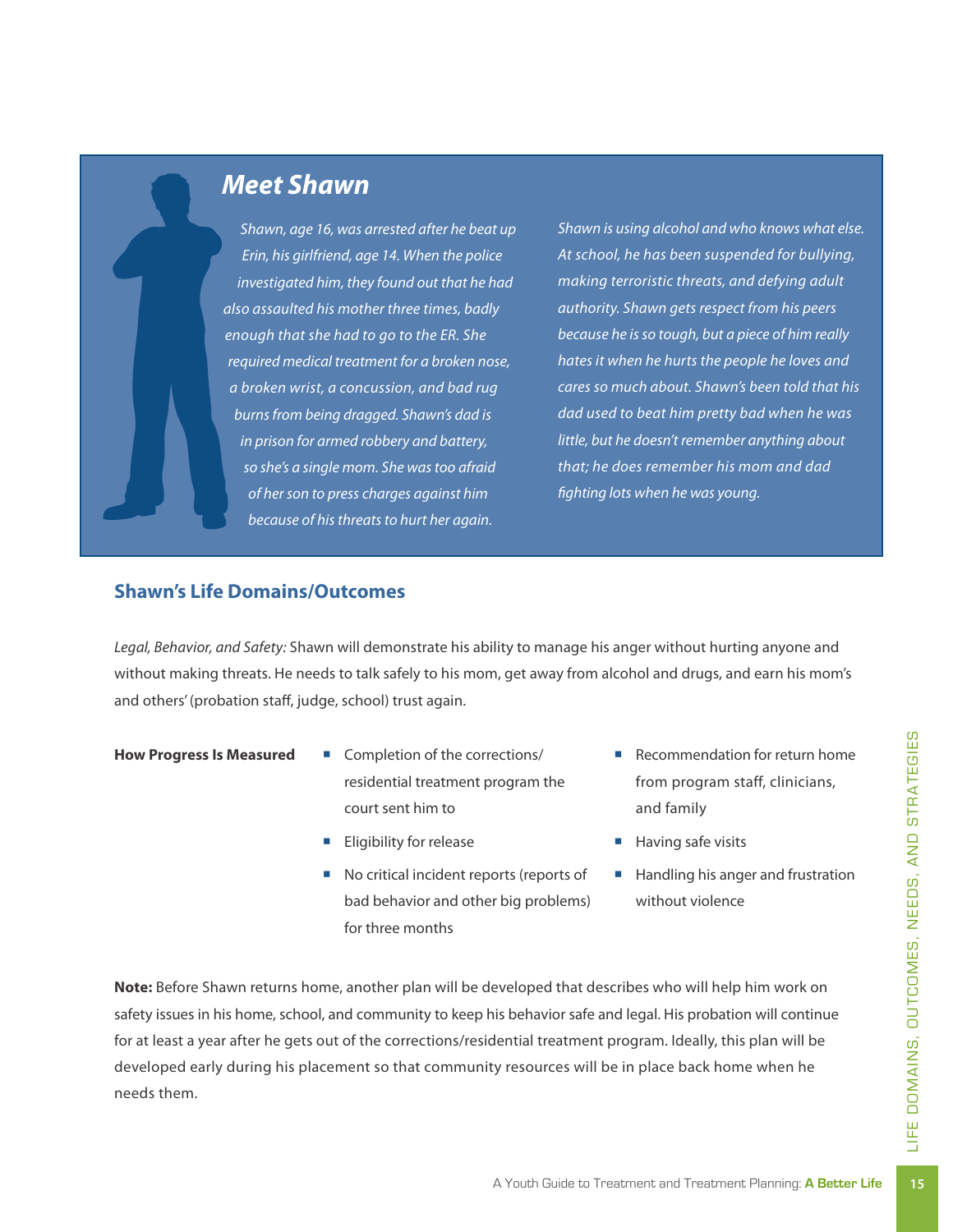### **Needs Statements…**



One of the important things people assume in treatment planning for an emotional, behavioral, or psychological problem is that you have not been able to achieve the improvements/ changes that are important to you, your family, and your community because some **unmet needs** got in the way. The next step in treatment planning is to figure out how to say what you and your family need.

Everybody has unmet needs. But if you are dealing with significant problems, you may be eligible for professional assistance to help you meet those needs. The people who helped you define your important life domain improvements also will focus on figuring out which unmet needs keep you from achieving your outcomes.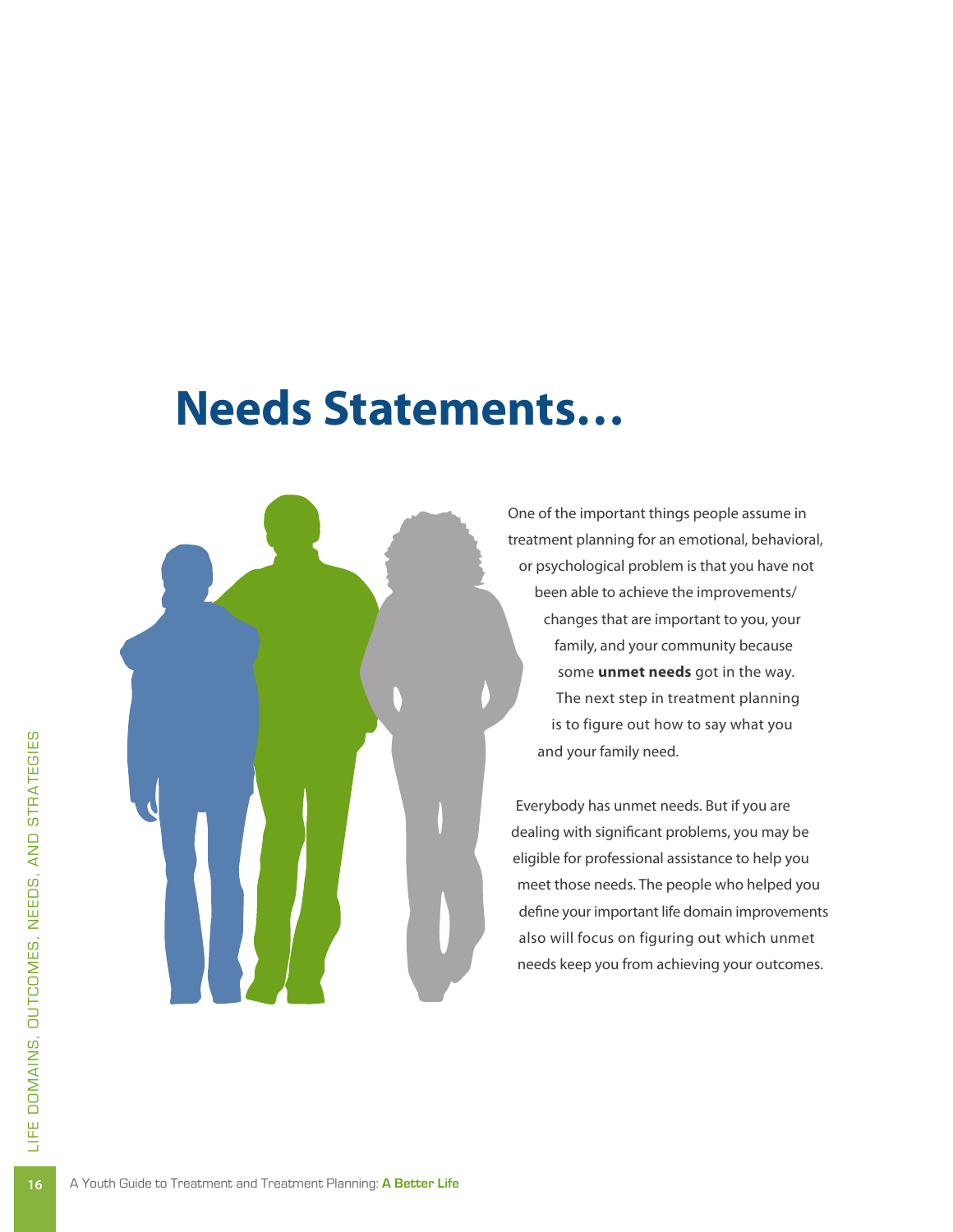# **…Not Lists of Service Statements**

Most of us are used to thinking in terms of services rather than needs. A service statement might be "You need therapy" or "You need foster care." This type of statement limits creativity and the ability to address specific needs in treatment planning. Service statements like these lead to yes-and-no choices: yes, you need therapy; no, you don't

### *Some of Jamie's Needs*

**Jamie**

- To be connected to a mental health professional (psychiatrist, therapist)
- Effective ways to stop her troubling thoughts and to control her troubling emotions
- Ways to explain when her symptoms show around other young people so that she doesn't feel so embarrassed
	- People who might be possible friends

need foster care. It's also possible that the service ideas—in this example, therapy and foster care may be suggested more because they're available than because they meet your real needs.

In effective treatment planning, the statement "You need therapy" is replaced by a more descriptive one: "You need someone you can

talk to about your most personal thoughts and fears without worrying about judgment, gossip, or payback. You need a listener who has insight and experience to help you think things through in ways that allow you to live a safer, happier life." This is a "needs statement" that may get you a referral to therapy, but it may also lead to more opportunities to talk openly to your best friend, your grandpa, or your faith leader. Needs statements allow planners to have choices beyond "yes" or "no" while not eliminating service options—like therapy and foster care—that could be useful. Often a mix of formal services (like therapy) along with informal supports (like talking to your grandpa) works best for people seeking to change their lives.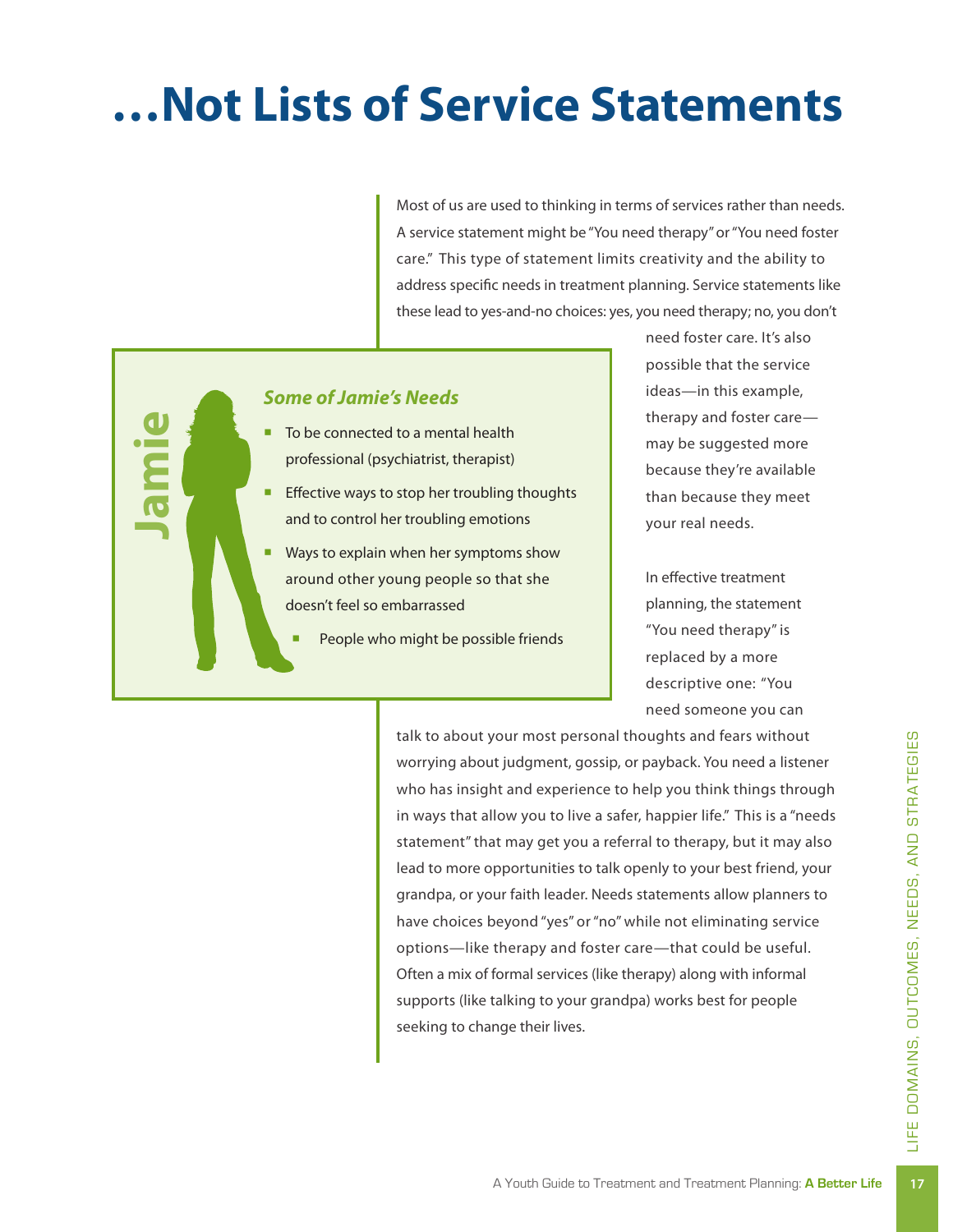The service statement "You need foster care" also can be a problem. When it is translated into a needs statement, more choices are available: "You need a safe place to live outside of your current home where you will be cared for and protected. You need a place to live where you have a structured schedule; supervision by one or more adults; and opportunities to make sure that you visit your family, go to school, get to your favorite activities, and have help in keeping your day-to-day life going well."

When a needs statement like that is used in treatment planning instead of a service statement, you can go to foster care, but you can also stay with a relative, a close family friend, a mentor, a scout leader, or somewhere else. Thinking about things this way also gives you and your family more power over things—you can seek out good and helpful things and people already in your life

### *Some of Shawn's Needs*

- A moral/ethical code, like a personal list of rules, that guides him away from violence and illegal activities
- Anger and frustration management strategies

**Shawn**

- A plan to get himself out of situations that trigger frustration and anger
- New ways to feel good about himself and to trust others

who can help and support you, even while you are participating in more formal service activities (therapy, foster care).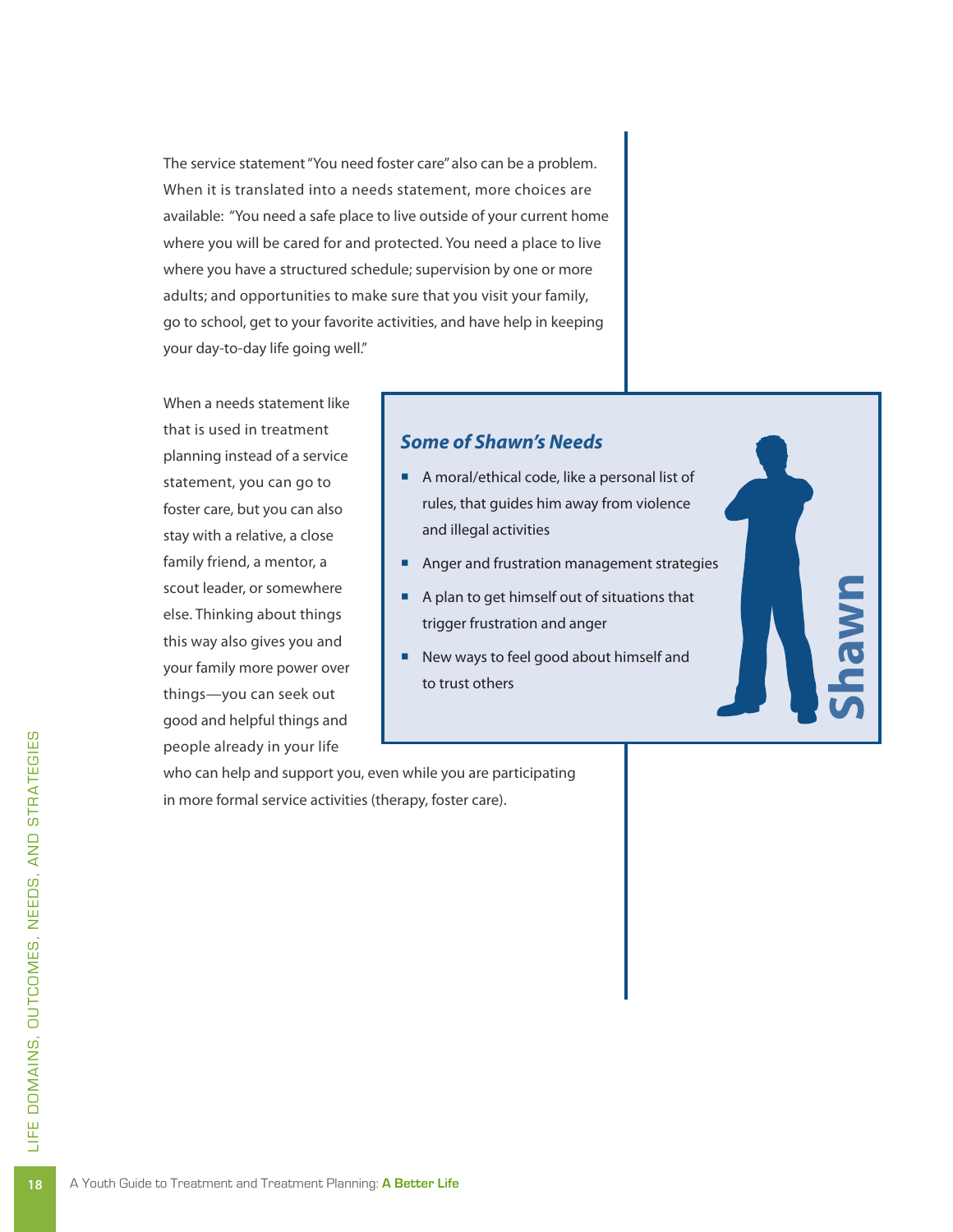| <b>Your Desired Outcomes</b> | <b>Your Needs</b> |
|------------------------------|-------------------|
|                              |                   |
|                              |                   |
|                              |                   |
|                              |                   |
|                              |                   |
|                              |                   |
|                              |                   |
|                              |                   |
|                              |                   |
|                              |                   |
|                              |                   |
|                              |                   |
|                              |                   |
|                              |                   |
|                              |                   |
|                              |                   |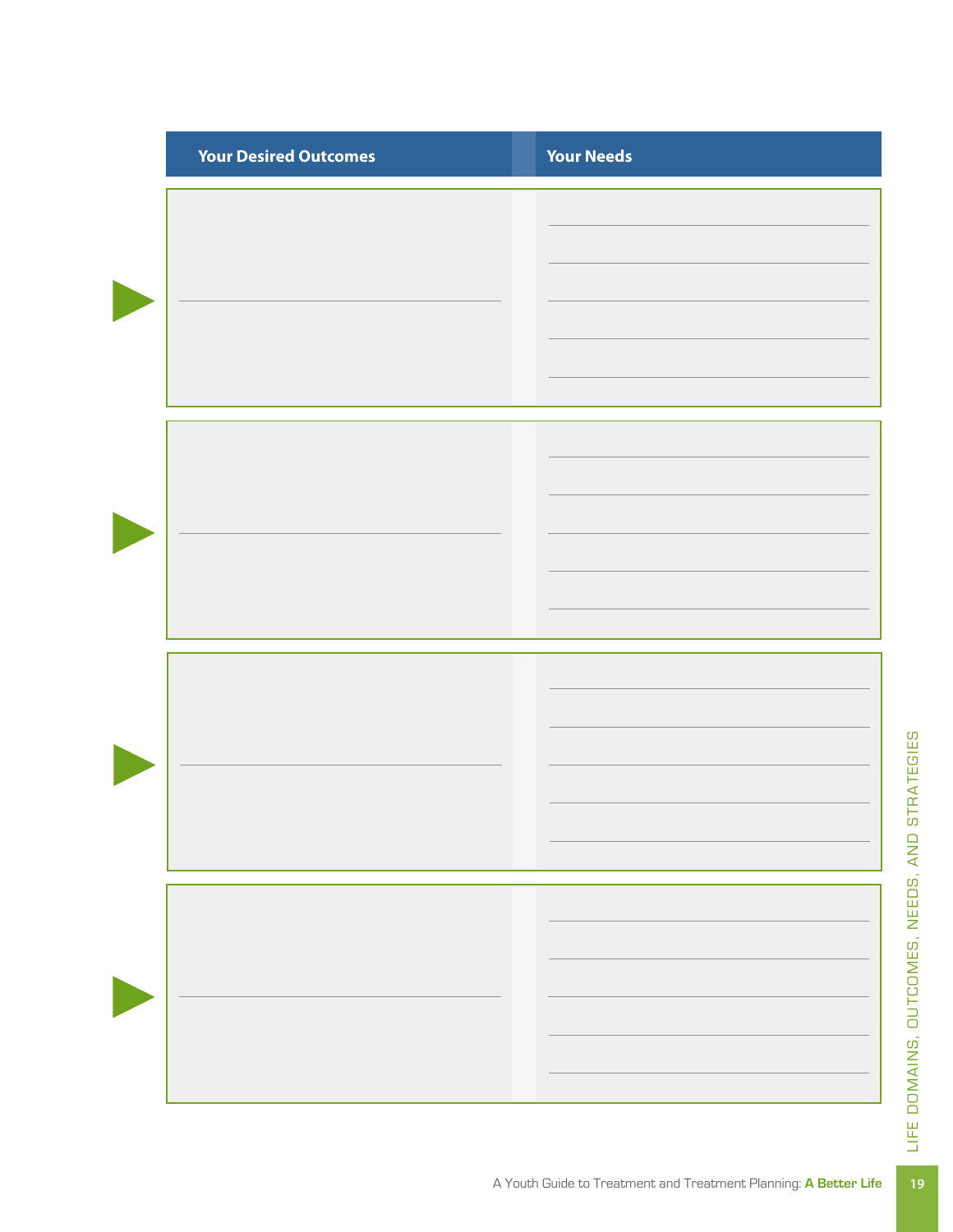### **Strategies:**  Some Are Strength Based; Some Are Not

As mentioned previously, it is important to think in terms of your strengths and the things that really matter to you. These priorities play a major role in planning strategies for your treatment plan.

After the initial *outcomes* and *needs* are clearly stated, designing *strategies* is the next step in treatment planning. The strategies are supposed to help you and your family meet your unmet needs so that you can get to the better life you entered treatment to achieve.

*Strength-based strategies* make it more likely that treatment will work. That's because strategies based on your values, faith, treasured relationships, favorite activities, and hopes and dreams "fit" you. When the strategies fit, your needs are more likely to be met, and your treatment plan is more likely to be successful, even when your situation is complicated.

### *Jamie's Strengths*

Jamie is good with computers and loves surfing the net, especially political blogs. She's been interested in history and governments all over the world since she was little. Jamie is Jewish. She used

to attend synagogue regularly and likes her rabbi a lot. She can draw well and enjoys all sorts of craft activities. Jamie also enjoys movies, and her favorite band is Matchbox 20.

#### *Shawn's Strengths*

Shawn is coordinated, physically fit, and athletic. He's interested mainly in boxing but plays some baseball, football, and basketball as well. He has been fascinated with the military since he was little. Shawn watches the war news online every day and gets pretty passionate about military movies. His heroes are Special Forces troops, the Rangers, and the SEALs. The only person Shawn likes at school is the vice principal, a former Marine, who is the person he sees when he gets into trouble.

**Shawn**

**Jamie**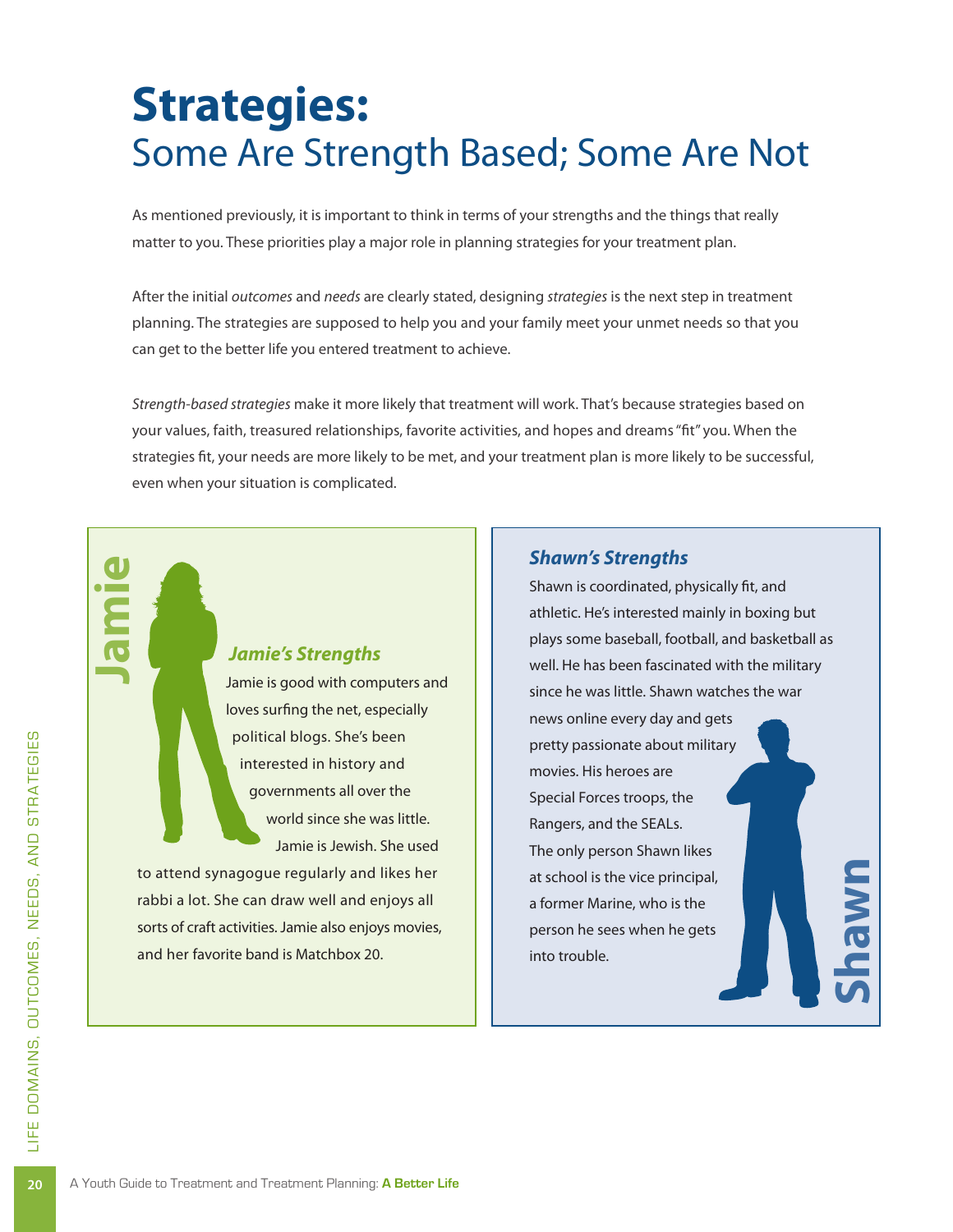### **Strength-Based Strategies in Jamie's and Shawn's Treatment Plans**

**Jamie**

- **Need** ¡ *Emotional/Psychological* and *Health*. To be connected to a mental health professional.
- **Strategy •** With help from a retired family doctor identified by her rabbi, Jamie will interview one or two psychiatrists and choose the person she feels most comfortable with. This will give her enough ownership to make it more likely that she will be comfortable with her physician's recommendations.
	- **Need** ¡ *Emotional/Psychological* and *Health.* Effective ways to stop her troubling thoughts and to control her troubling emotions coupled with fears about taking medication.
- **Strategy E** After her own online research, Jamie has learned that medicines can make a big difference. She will keep an online journal to describe how well or poorly it's working and describe any side effects that make her uncomfortable. This process will help her be less worried and more willing to take her medicine even though sometimes she doesn't want to.
- **Need** ¡ *Emotional/Psychological.* Effective ways to learn what to say and what not to say. **Strategy •** Jamie will see a therapist who knows history and politics, and she'll figure out what to say, to whom, and how to avoid spooking potential friends with too much personal information. **Need** ¡ *Social/Relationships.* A way to explain when her symptoms show around other young people so that she doesn't feel embarrassed. **Strategy I** Jamie will use the lyrics of her choice from the hit song "Unwell"<sup>1</sup> to describe her situation when she meets new people if she feels the need to explain her weird symptoms that pop up.
	- **Need ■** *Social/Relationships.* People who might be possible friends.

#### **Strategies**  $\blacksquare$  Jamie will take an arts and crafts class at a community center to meet potential friends.

- With help from family members, Jamie will watch her favorite movies and analyze the friendships and feelings in each. Family members will get some guidance from Jamie's therapist on how they can best participate in this strategy.
- **If** Jamie will make a form and divide movie characters into the following categories: *Potential Friend, No Way Friend, Maybe Friend,* and *Why/Why Not.* She'll review these charts with either her psychiatrist or a therapist, who is in touch with her doctor.
- Now they managed<br>
Ind with what results.<br>
inkyou are [CD]. New York: EMI.<br>
A Youth Guide to Treatment and Treatment Planning: **A Better Life** ■ With help from her parents and a volunteer from the League of Women Voters, Jamie will research (online) successful and unsuccessful political candidates, how they managed their thoughts and emotions, and with what results.

1 Thomas, R. K. (2002). Unwell [Recorded by Matchbox 20]. On *More than you think you are* [CD]. New York: EMI.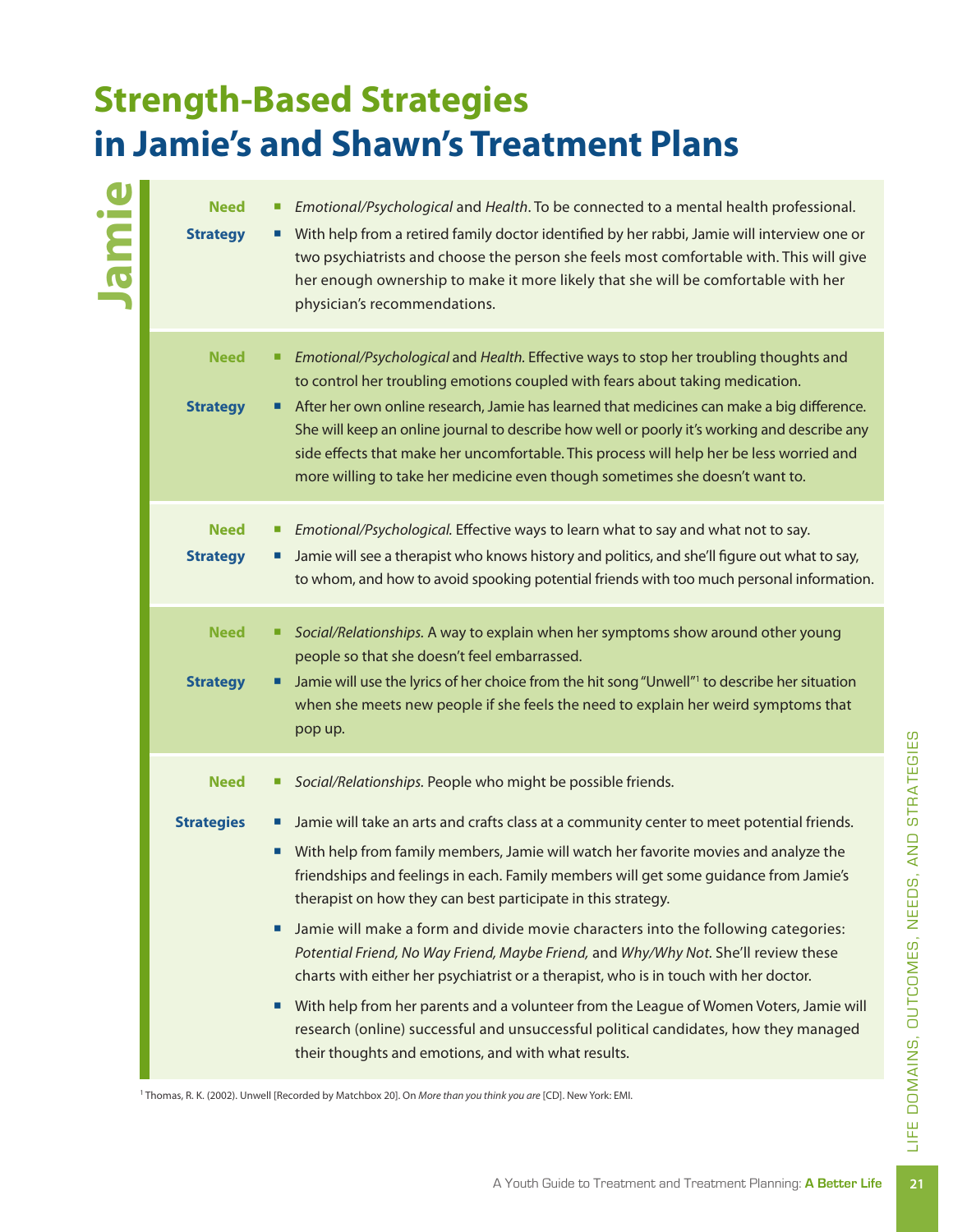| <b>UMBUS</b> | <b>Need</b><br><b>Strategies</b> | Legal, Behavior, and Safety. A moral/ethical code that guides him away from violence and<br>illegal activities, like a personal list of rules.<br>Shawn will learn rules for advancement with staff assistance at the Residential Treatment<br>Center Corrections program the court sent him to.<br>With staff support, Shawn will research the codes of conduct at the Citadel, West Point,<br>Annapolis Naval Academy, and other military training agencies for cadets and future<br>officers and adapt them to his situation.<br>Shawn will talk with the teachers at the program about his favorite movies to get insights<br>and ideas for his developing moral/ethical code. |
|--------------|----------------------------------|------------------------------------------------------------------------------------------------------------------------------------------------------------------------------------------------------------------------------------------------------------------------------------------------------------------------------------------------------------------------------------------------------------------------------------------------------------------------------------------------------------------------------------------------------------------------------------------------------------------------------------------------------------------------------------|
|              | <b>Need</b><br><b>Strategy</b>   | Emotional/Psychological. Anger and frustration management strategies.<br>In therapy and with program staff, Shawn will triage (divide and rank) frustrating and<br>angry feelings as mild, medium, and severe and for each level of feeling, implement an<br>appropriate level of physical and mental exercise.                                                                                                                                                                                                                                                                                                                                                                    |
|              | <b>Need</b><br><b>Strategy</b>   | Behavior. A plan to get himself out of situations that trigger frustration and anger.<br>Shawn will study the careers of Mike Tyson, Rubin "Hurricane" Carter, Mohammed Ali,<br>Oscar De La Hoya, and others to decide how well or poorly each athlete got himself out<br>of bad, potentially life-altering situations and negative consequences.                                                                                                                                                                                                                                                                                                                                  |
|              | <b>Need</b><br><b>Strategies</b> | Social/Relationships. A way to make friendships.<br>Shawn will get permission to serve as an assistant coach,<br>helping other youth who are placed<br>in the young residential program.<br>He will make one or more real friends<br>in his residential unit.<br>He will work to make real apologies to<br>his mom, Erin, and others he has hurt.                                                                                                                                                                                                                                                                                                                                  |
|              |                                  |                                                                                                                                                                                                                                                                                                                                                                                                                                                                                                                                                                                                                                                                                    |

Outcomes,

E<br>Z

ds, an d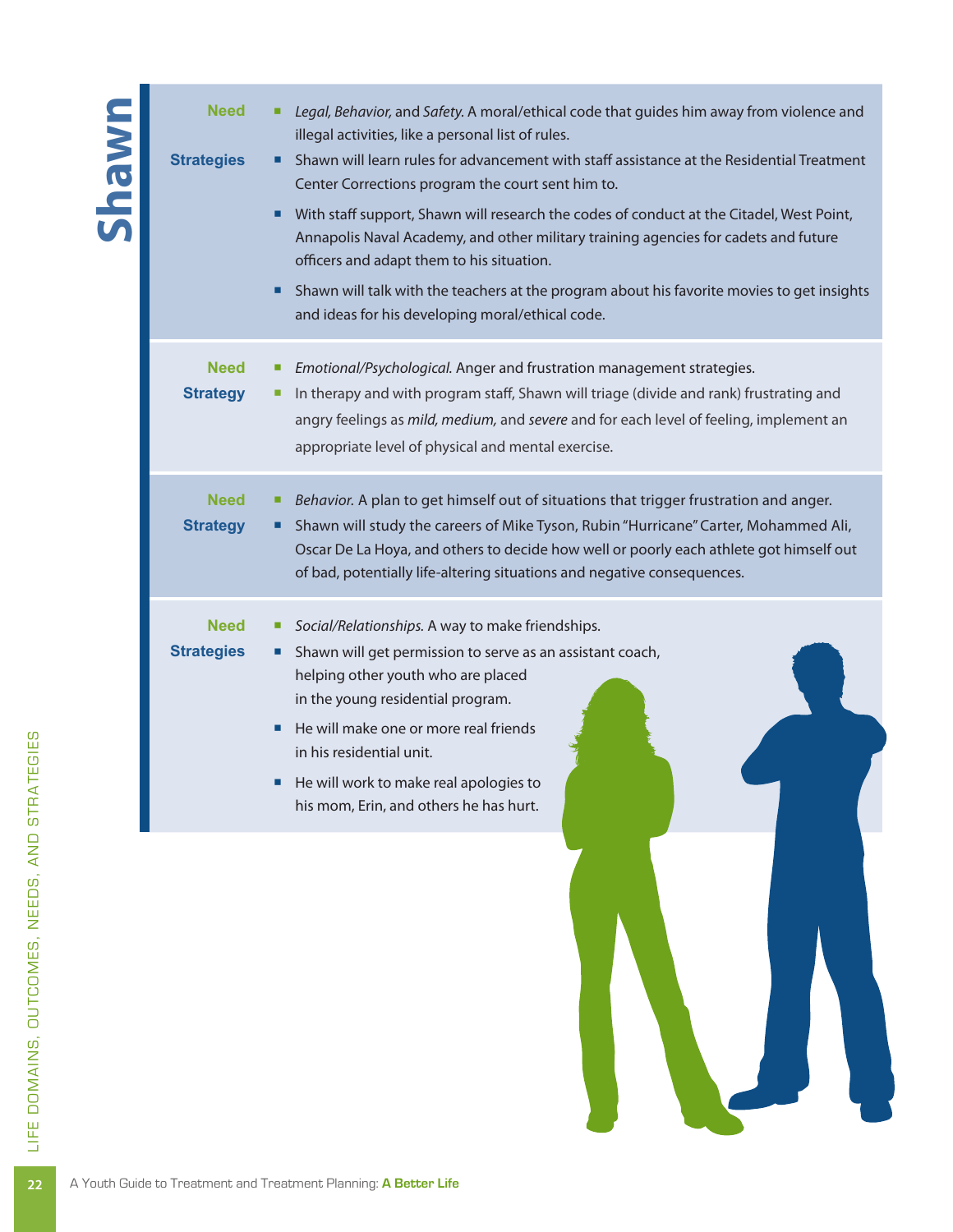

**Your Strengths:** Who you really are, what makes you feel good, what you like to do, who's important to you, your talents, your beliefs, your special gifts, your music...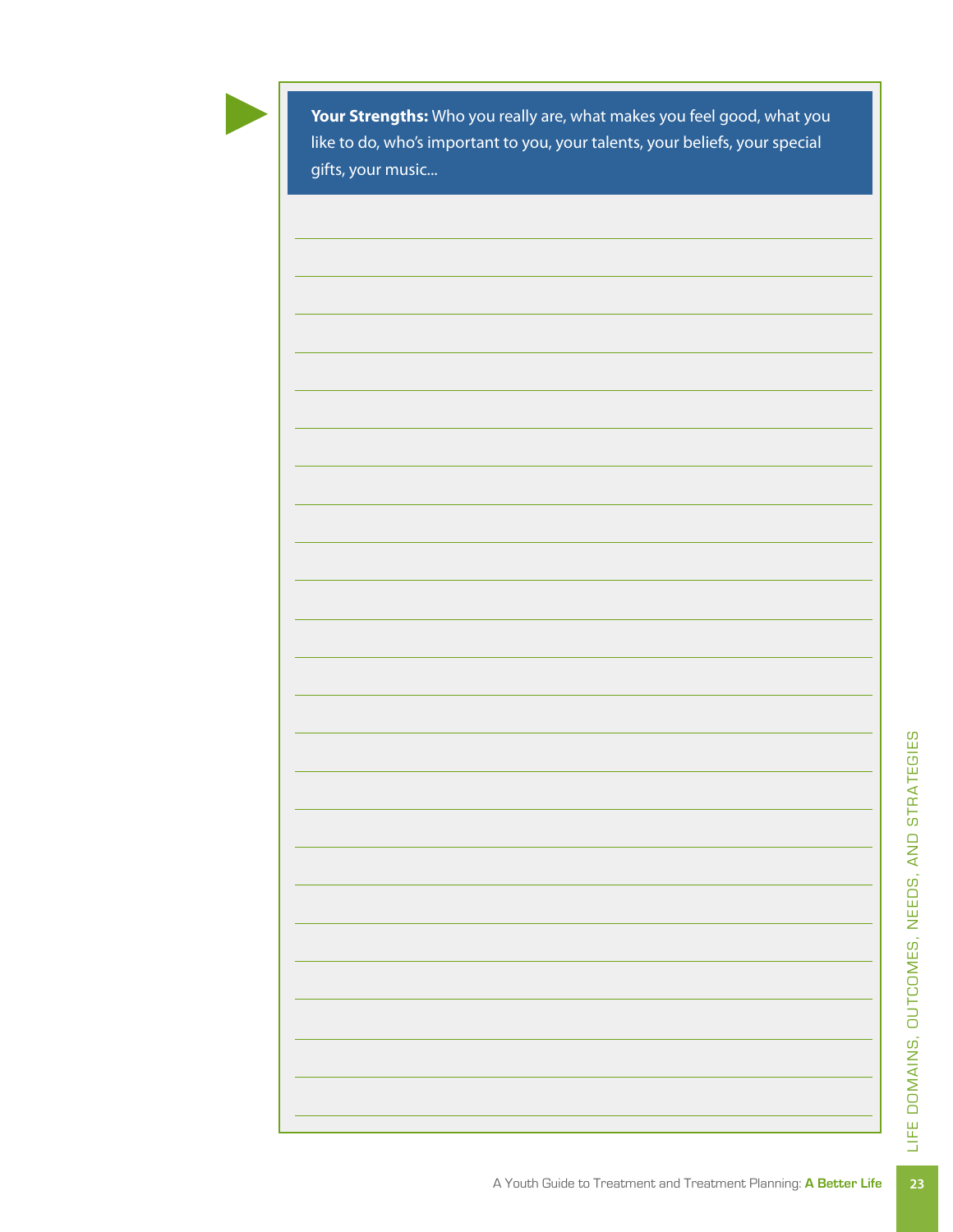### **Alternative Ways That Needs and Strategies in Jamie's and Shawn's Treatment Plans Might Be Recorded**

| <b>Need</b>     | To feel as healthy as possible.                                                                                                                                                                                                                     |
|-----------------|-----------------------------------------------------------------------------------------------------------------------------------------------------------------------------------------------------------------------------------------------------|
| <b>Strategy</b> | Get a complete physical examination.                                                                                                                                                                                                                |
| <b>Needs</b>    | To be able to think more clearly without hearing voices or<br>٠<br>being so paranoid.                                                                                                                                                               |
|                 | To have fewer mood swings and not have her scary thoughts<br>so often.                                                                                                                                                                              |
| <b>Strategy</b> | See a psychiatrist for an evaluation; learn about what is going<br>on in her head; and take medication and discuss its impact on<br>her thinking and moods with her doctor.                                                                         |
| <b>Need</b>     | To talk to somebody who can help her figure out how she wants<br>ш<br>her life to be and how to get there.                                                                                                                                          |
| <b>Strategy</b> | Talk to a therapist and try to get a better sense of what she wants<br>and how she really feels about things that seem confusing to her.<br>Use this knowledge to change her ways of coping and responding<br>to stress and challenges in her life. |
| <b>Need</b>     | To have a way to calm down when she gets upset at school.<br>٠                                                                                                                                                                                      |
| <b>Strategy</b> | Arrange for an "as-needed" timeout pass at school so that she<br>can go to the library to be alone or spend time at school with the<br>counselor or social worker when things get too intense for her.                                              |
| <b>Need</b>     | To be with other young people who understand her situation.<br>٠                                                                                                                                                                                    |
| <b>Strategy</b> | Join a teen support or therapy group.                                                                                                                                                                                                               |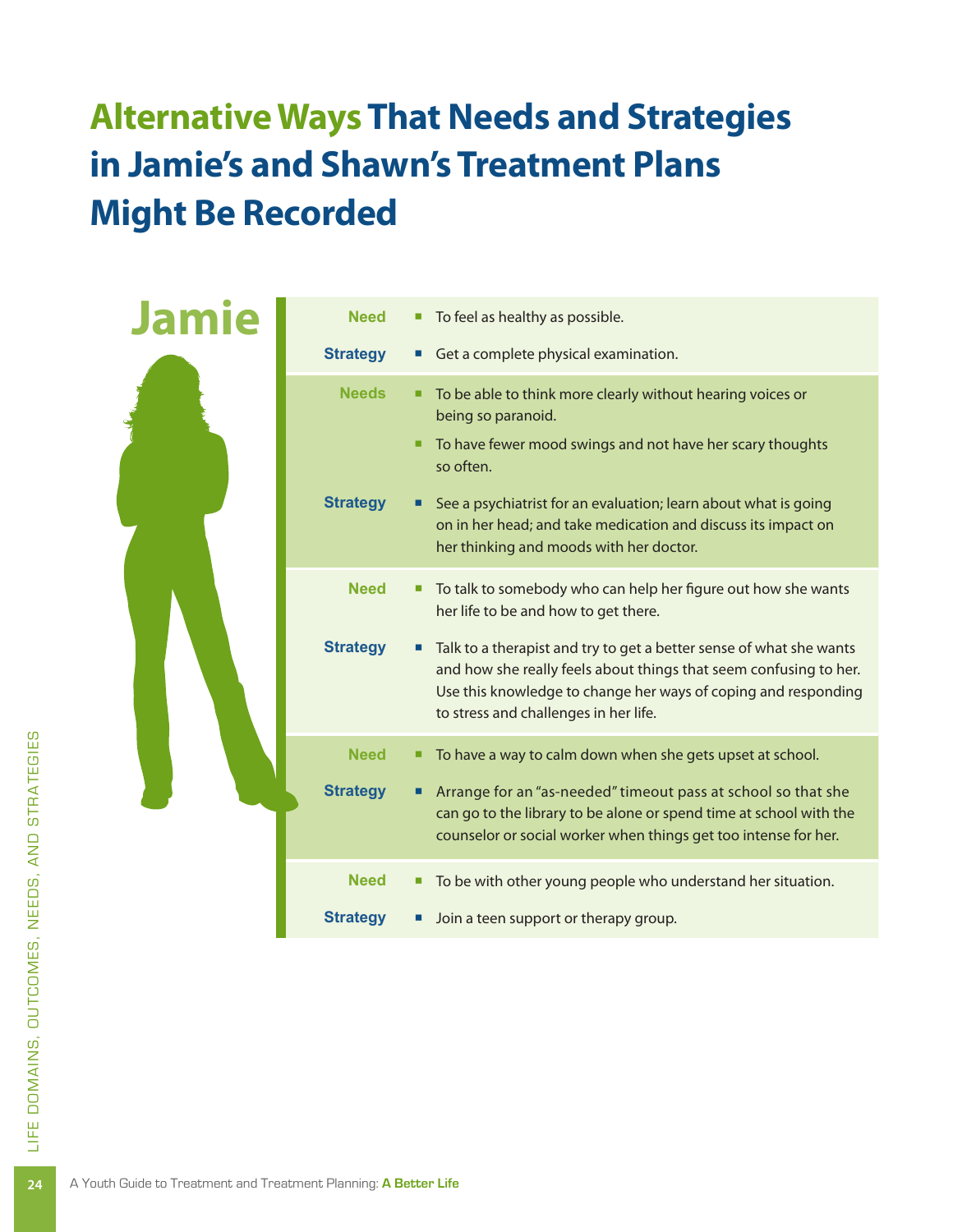| <b>Need</b>       | To complete a residential treatment center/corrections program.                                                                                                                                                                                |
|-------------------|------------------------------------------------------------------------------------------------------------------------------------------------------------------------------------------------------------------------------------------------|
| <b>Strategy</b>   | Go to the Youth Development Center in Columbus and reach Level 5,<br>the top level in the behavior management system there. Shawn<br>doesn't want to be away from home, but he knows he is in deep<br>trouble and has to complete the program. |
| <b>Need</b>       | To complete the school program on school grounds.                                                                                                                                                                                              |
| <b>Strategy</b>   | Reach Level 5 at school, and do all assigned homework with help<br>from staff, if/when he needs it. Use his intelligence to learn and not<br>just to clown around and show off negatively.                                                     |
| <b>Need</b>       | To say what he feels without acting out against others.                                                                                                                                                                                        |
| <b>Strategies</b> | Figure out how to interact with peers and staff without using<br>anger or threats to get his way.                                                                                                                                              |
|                   | Participate in therapy aimed at helping him figure out what he<br>thinks about and wants in the future with his dad and others.                                                                                                                |
|                   | E-mail his mom and the vice principal at his school three times<br>a week about what he feels, how he feels like acting, and how he<br>thinks he should act instead when he returns to his home and<br>his school.                             |
| <b>Need</b>       | To complete restorative action (make up for what he did wrong<br>to his mom and Erin).                                                                                                                                                         |
| <b>Strategies</b> | Write sincere letters of apology to his mom and Erin and promise<br>never to hurt them or others ever again.                                                                                                                                   |
|                   | Donate a portion of his "spending allowance" from the center to<br>a good cause or do volunteer work of some kind.                                                                                                                             |
| <b>Need</b>       | To participate in the work/study program.                                                                                                                                                                                                      |
| <b>Strategy</b>   | Work in the kitchen at the residential treatment program.                                                                                                                                                                                      |
| <b>Need</b>       | To improve skills in dealing with peers.                                                                                                                                                                                                       |
| <b>Strategies</b> | Attend group therapy.                                                                                                                                                                                                                          |
|                   | Become a mentor for other youth in the program.                                                                                                                                                                                                |
|                   |                                                                                                                                                                                                                                                |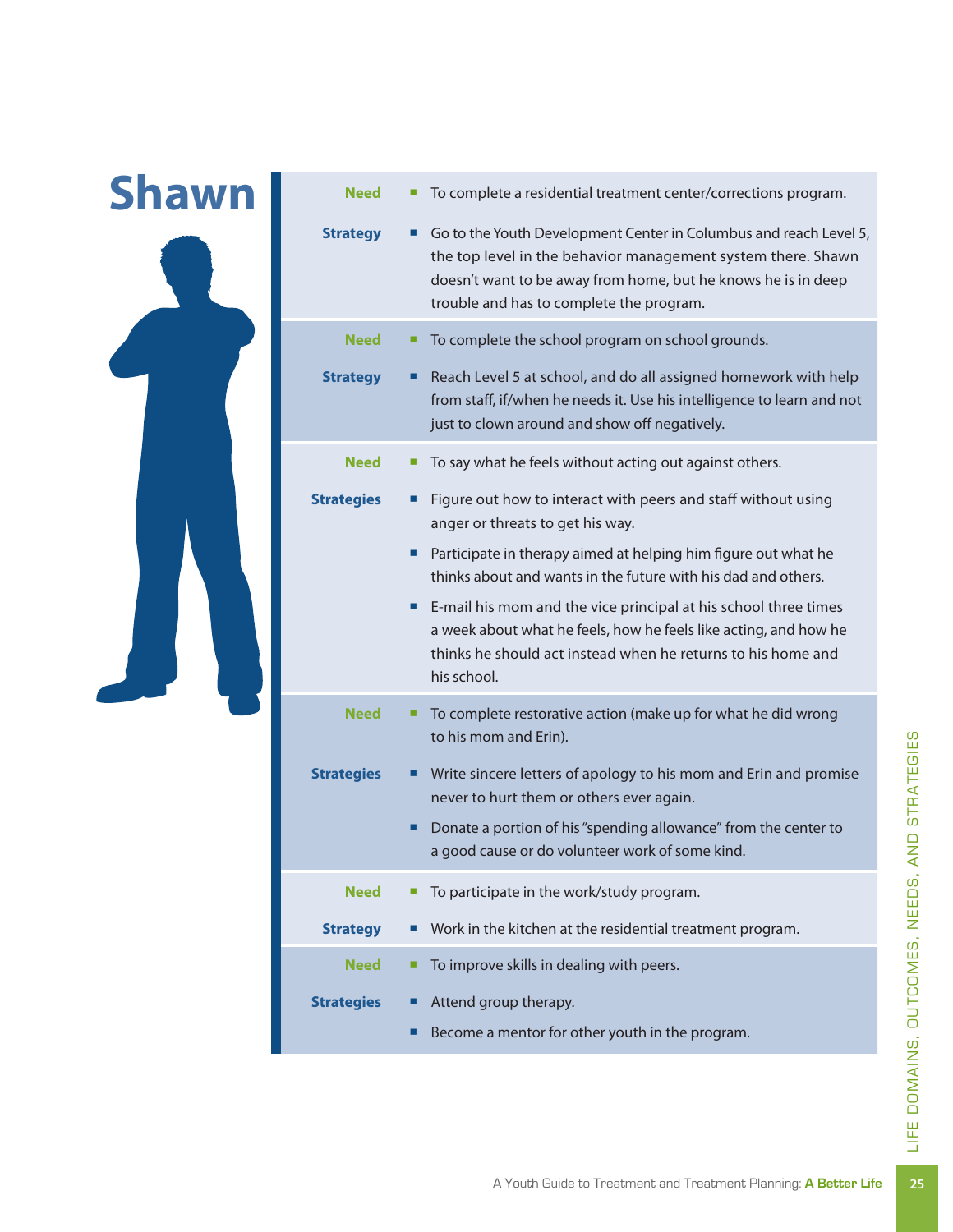## **How Do Life Domains, Outcomes, Needs, and Strategies Fit Into the Treatment Plan?**

This chart shows an example of how all of these elements come together in treatment plans.

| <b>Life Domain</b><br><b>Areas</b>                                                                                                              | <b>Outcome</b><br><b>Statements</b>                                                                                                                         | <b>Needs</b>                                                                                                                                                                                                                                                          | <b>Strengths</b>                                                                                                                                                                                                                   | <b>Strength-Based</b><br><b>Strategies</b>                                                                                                                                                                                                                                                                                                                                                                                                                                                                              | <b>Practical, Helpful</b><br><b>Strategies</b>                                                                                                                                                                                                                                                                                                                                                                    |
|-------------------------------------------------------------------------------------------------------------------------------------------------|-------------------------------------------------------------------------------------------------------------------------------------------------------------|-----------------------------------------------------------------------------------------------------------------------------------------------------------------------------------------------------------------------------------------------------------------------|------------------------------------------------------------------------------------------------------------------------------------------------------------------------------------------------------------------------------------|-------------------------------------------------------------------------------------------------------------------------------------------------------------------------------------------------------------------------------------------------------------------------------------------------------------------------------------------------------------------------------------------------------------------------------------------------------------------------------------------------------------------------|-------------------------------------------------------------------------------------------------------------------------------------------------------------------------------------------------------------------------------------------------------------------------------------------------------------------------------------------------------------------------------------------------------------------|
| Help youth and<br>families remember all<br>of the different parts of<br>their lives so that they<br>don't leave anything<br>out of the picture. | Help young people<br>and their families<br>picture how they<br>want things to be.                                                                           | Are what youth and<br>families need to<br>achieve outcomes.                                                                                                                                                                                                           | Are what young<br>people and families<br>value, what they can<br>do well, and what<br>they can build on.                                                                                                                           | Are actions taken to achieve<br>specific results that utilize a<br>person's skills and interests to<br>meet needs.                                                                                                                                                                                                                                                                                                                                                                                                      | Make practical sense and help<br>youth and families achieve results<br>by meeting their needs.                                                                                                                                                                                                                                                                                                                    |
| Emotional/<br>Psychological                                                                                                                     | $\blacksquare$ Be less<br>depressed.<br>Have good<br>п<br>energy about<br>your life.<br>$\blacksquare$ See and work<br>for a future that<br>matters to you. | Evaluation by a<br>п<br>psychiatrist to<br>understand what<br>and how serious<br>your situation is.<br>Medicines, if<br>п<br>needed, to treat<br>the problem<br>symptoms.<br>Someone to<br>п<br>listen to you on<br>your terms about<br>what you are<br>experiencing. | $\blacksquare$ Smart and<br>sensitive to<br>feelings-yours<br>and those of<br>others.<br>Good with<br>п<br>computers.<br>Good relationship<br>with your dad<br>and a loyal best<br>friend who really<br>cares and<br>supports you. | Pay attention to your thoughts<br>and feelings to sort them<br>out better.<br>Search online for psychiatrists<br>and/or therapists with your<br>dad, select one you like, and<br>get a referral.<br>Get a library card and Internet<br>п<br>access to research medicines.<br>Use a cell phone to call your<br>best friend when you<br>absolutely have to talk to<br>someone you trust.<br>See a therapist weekly or more<br>п<br>often to learn more about your<br>feelings and how they are<br>important in your life. | Work with the psychiatrist<br>п<br>and/or therapist you chose to<br>figure out how you're doing<br>and what might be going on<br>with you.<br>Take medication, if<br>п<br>recommended, and evaluate<br>and report on its impact.<br>Fill out the chart your doctor<br>п<br>gave you about your moods<br>every day.<br>Keep a diary of your special<br>п<br>thoughts and feelings to<br>learn more about yourself. |
| Safety                                                                                                                                          | Keep yourself<br>ш<br>safe, and do not<br>cut yourself<br>when upset.                                                                                       | An effective<br>п<br>safety plan to<br>prevent<br>self-injury.                                                                                                                                                                                                        | Faith in yourself,<br>ш<br>your family,<br>and the world,<br>and a special<br>closeness with<br>your grandpa.                                                                                                                      | You always calm down when<br>you call your grandpa.<br>Call your therapist or<br>psychiatrist if you have<br>nearly lost it.                                                                                                                                                                                                                                                                                                                                                                                            | Go to solution-focused<br>п<br>therapy.<br>Use the tools you learn<br>about to stop yourself<br>when you feel like cutting.                                                                                                                                                                                                                                                                                       |
| Legal                                                                                                                                           | Complete<br>п<br>probation<br>successfully.                                                                                                                 | A way to control<br>п<br>your temper.<br>п<br>A community<br>service<br>opportunity.                                                                                                                                                                                  | Musical<br>п<br>knowledge and<br>"know how,"<br>big Steelers fan,<br>think that heroes<br>are people who<br>serve in the<br>military.                                                                                              | Make a playlist featuring your<br>most intensely engaging tunes<br>to listen to when you are angry.<br>Collect donations like toiletries,<br>Steelers memorabilia, and<br>CDs for local soldiers<br>deployed overseas.                                                                                                                                                                                                                                                                                                  | Meet with your probation<br>ш<br>officer every week.<br>Ù,<br>Go to aggression<br>replacement therapy.<br>Participate in the SMART<br>п<br>Team at school.                                                                                                                                                                                                                                                        |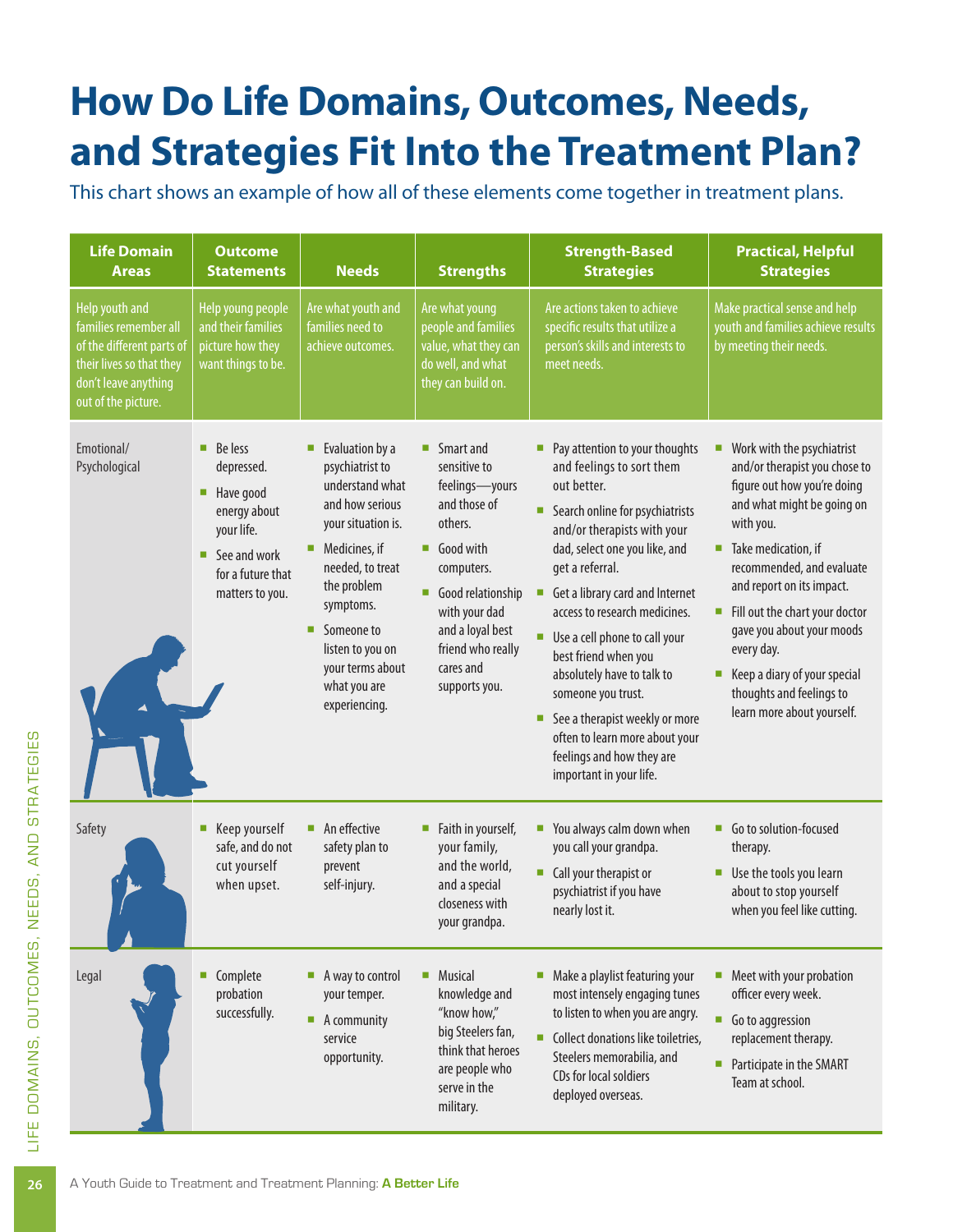| <b>Life Domain</b><br><b>Areas</b>                                                                                                              | <b>Outcome</b><br><b>Statements</b>                                                              | <b>Needs</b>                                                                                                                                                       | <b>Strengths</b>                                                                                                                   | <b>Strength-Based</b><br><b>Strategies</b>                                                                                                                                                                                                                                                                | <b>Practical, Helpful</b><br><b>Strategies</b>                                                                                                                                                                                                                                                                        |
|-------------------------------------------------------------------------------------------------------------------------------------------------|--------------------------------------------------------------------------------------------------|--------------------------------------------------------------------------------------------------------------------------------------------------------------------|------------------------------------------------------------------------------------------------------------------------------------|-----------------------------------------------------------------------------------------------------------------------------------------------------------------------------------------------------------------------------------------------------------------------------------------------------------|-----------------------------------------------------------------------------------------------------------------------------------------------------------------------------------------------------------------------------------------------------------------------------------------------------------------------|
| Help youth and<br>families remember all<br>of the different parts of<br>their lives so that they<br>don't leave anything<br>out of the picture. | Help young people<br>and their families<br>picture how they<br>want things to be.                | Are what youth and<br>families need to<br>achieve outcomes.                                                                                                        | Are what young<br>people and families<br>value, what they can<br>do well, and what<br>they can build on.                           | Are actions taken to achieve<br>specific results that utilize a<br>person's skills and interests to<br>meet needs.                                                                                                                                                                                        | Make practical sense and help<br>youth and families achieve results<br>by meeting their needs.                                                                                                                                                                                                                        |
| Education                                                                                                                                       | Finish 10th<br>grade.                                                                            | A way to handle<br>ш<br>anxious feelings<br>at school.<br>Someone to eat<br>lunch with you.                                                                        | Runs, likes the<br>track coach,<br>favorite show is<br>Entertainment<br>Tonight, favorite<br>TV channel is E!                      | Run around the track a<br>few times and talk to the<br>track coach.<br>Talk about possible lunch<br>companions with the school<br>social worker and decide<br>who would be best.<br>Do some reading about your<br>favorite celebrities and learn<br>why some end up in trouble<br>and others don't.       | Get medical/psychiatric<br>evaluation to see how well<br>you're doing in those areas.<br>Do some IQ and learning tests<br>at school to find out the best<br>ways for you to study and do<br>better in class.<br>Participate in the peer<br>tutoring program.<br>Practice relaxing with a<br>psychologist once a week. |
| Social                                                                                                                                          | Have safe fun<br>and live drug<br>free.                                                          | Friends who<br>ш<br>aren't in trouble.<br>$\blacksquare$<br>At least three<br>safe, fun activities<br>a week.                                                      | Plays guitar, likes<br>gardening and<br>bicycling.                                                                                 | Take advanced guitar lessons<br>п<br>and participate in jam sessions<br>at the music store.<br>Volunteer to help at the<br>community garden.<br>Join the group that maintains<br>the bike trail.                                                                                                          | Check out a church youth<br>ш<br>group or find another place<br>to explore your values.<br>Go to the drug counseling<br>program.                                                                                                                                                                                      |
| Family and<br>Place to Live                                                                                                                     | Get out of your<br>group home<br>this year.<br>Move back home<br>successfully and<br>stay there. | To "walk away"<br>from conflict<br>with others.<br>To listen to your<br>mom and solve<br>problems<br>peacefully.<br>To go to school<br>every day.<br>To be honest. | <b>Talented</b><br>п<br>skateboarder;<br>likes to take<br>photos, draw,<br>and paint; likes<br>to watch NASCAR<br>events with mom. | Create a series of posters about<br>avoiding conflict with an artist<br>or art therapist.<br>Study racing dynasty families<br>with your dad and figure out<br>who did parent-child stuff well<br>and how they did it.<br>Earn skate park passes,<br>equipment, and coaching time<br>for attending school. | Stay at Level 5 at your<br>placement.<br>Take the medication you're<br>supposed to take, the way<br>you're supposed to take it.<br>Talk about your concerns or<br>problems with medication<br>with the staff and psychiatrist.<br>Attend family therapy with<br>your parents and your brother.                        |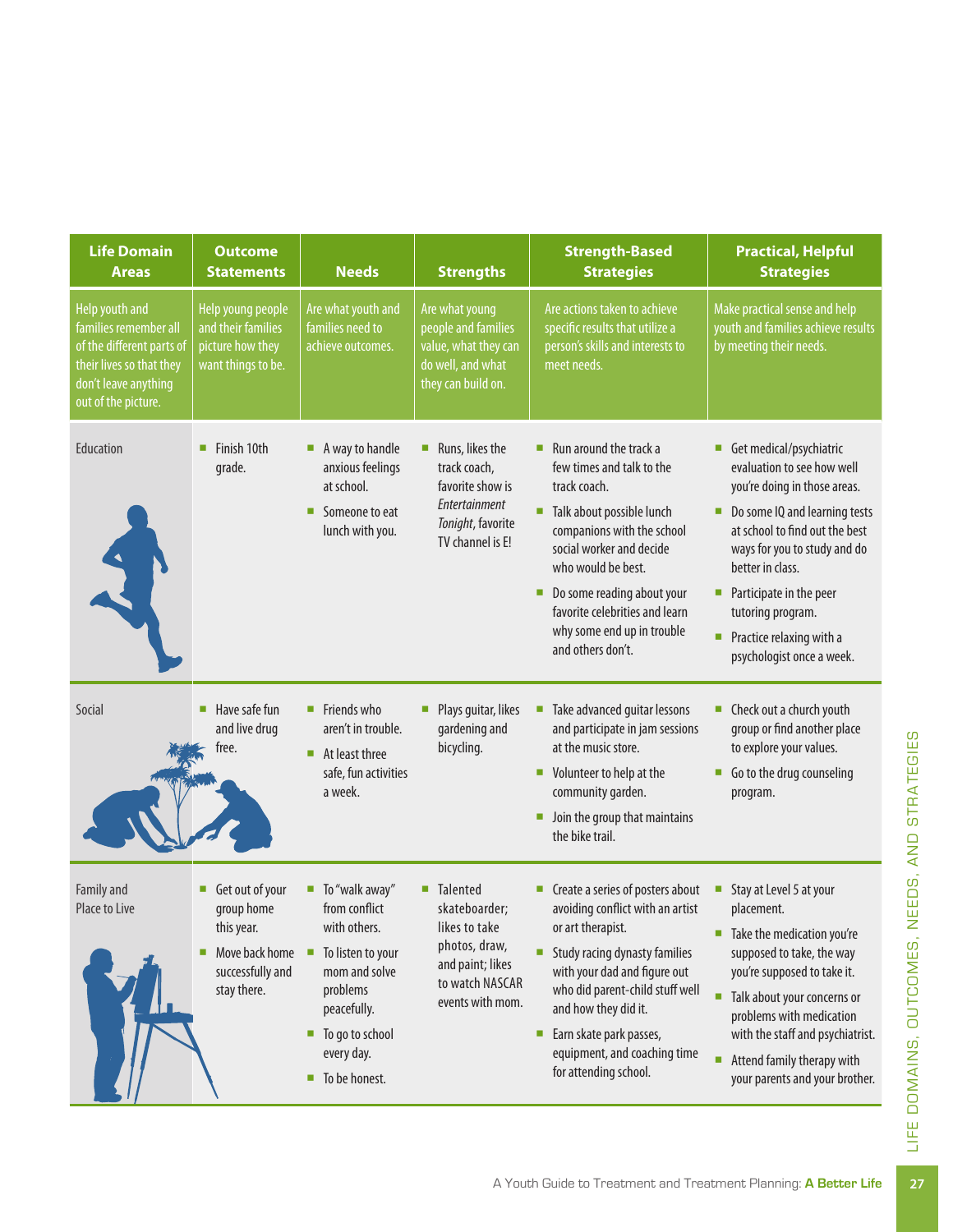# Treatment Plans and Treatment Teams

# **Elements of a Treatment Plan**

**Medical/psychiatric treatment plans** involve working with psychiatrists and

other medical experts to figure out:

- Your general health, well-being, and how well your life is going.
- How to keep you safe if things start to fall apart for you.
- What's wrong (your problem symptoms and whether these fit into one or more patterns, which is called a diagnosis).
- What to do about it (medicine, stress management, talk therapy).
- What works best for you (talking, exercising, medicine).

#### **Wraparound treatment plans**

are individualized, strength based, practical, and helpful. If you get Wraparound help, you'll have helpers like mentors and youth coordinators, team meetings to plan your treatment, and strength-based and practical strategies, all to help you meet your unmet needs and make the improvements you entered treatment to achieve.

**For more information**, see *A Youth Guide to Wraparound Services: Your Life, Your Future* at [http://www.wraparoundsolutions.](http://www.wraparoundsolutions.com/docs/Wraparound_Guidebook_-_WEB_4-27-09.pdf) [com/docs/Wraparound\\_](http://www.wraparoundsolutions.com/docs/Wraparound_Guidebook_-_WEB_4-27-09.pdf) Guidebook - WEB 4-27-09.pdf.

Scan with your smartphone.



**Case management plans** (also called care coordination) mean you have someone, usually a professional service provider but not always, to bring together therapeutic and practical strategies. A case management plan may include counseling, going to the Social Security office, scheduling help, going to and making the most of medical appointments, job coaching, and personal support. The purpose of these plans is to turn a bunch of different types of help into one comprehensive plan.

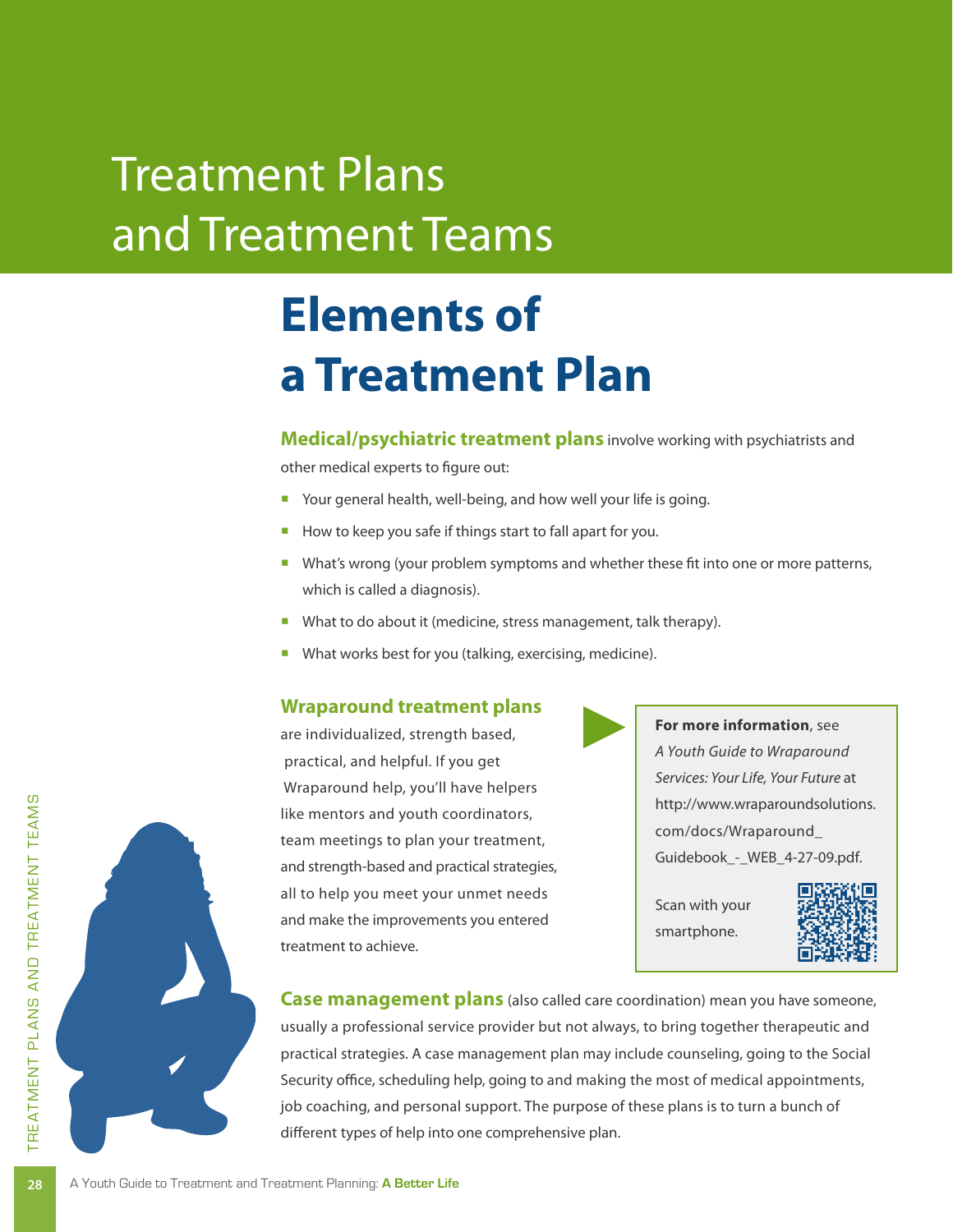**Therapy treatment plans** focus on what you'll learn about yourself in therapy: your decisions, thoughts, feelings, actions, and relationships and how you can use this new knowledge to change. They also let you know which type of therapy will be used to help you: solution focused, narrative, faith based, cognitive, behavioral, or others. There are lots of choices, so ask and get answers to any questions you have.

**Behavioral treatment plans** help you change the way you act and react in different places, circumstances, and relationships. Behavioral treatment plans include behavior contracts, point systems (also known as *token economies* that let you earn privileges or lose them because of your behavior), coaching, and direct instruction to help you learn new behaviors. They also let you know what consequences will be attached to different behaviors. Some of that will come from the programs you're in, and the rest will come from real life.

**Drug and alcohol treatment plans** help you stop using and abusing drugs and alcohol. They include inpatient placement in drug-free environments like hospitals and residential programs (so you can get off drugs and alcohol with medical support); rehabilitation; day treatment; drug and alcohol information; and 12-step meetings, traditions, supports, and activities.

**Permanency treatment plans** help young people find and establish positive connections with families and, when needed, substitute families and family-like relationships that last over time. Sometimes, they help youth find relatives, even when most people think the youth don't have any.<sup>2</sup> This type of treatment is most likely to include young people who have been abused or neglected and who participate in child welfare and juvenile court programs.

<sup>2</sup> Family finding services, now available across the United States were first developed by Catholic Community Services in Washington. This model is based on the fact that even young people who are said to have no family at all frequently do, and when these relatives are found, they are often willing to become part of the lives of the youth. The model has been tested at EMQ Families First and elsewhere. Results indicate that children for whom family members are found tend to achieve therapeutic outcomes more often and quickly. For more information, see *Family Search and Engagement: A Comprehensive Guide* (2008), a Collaborative Product of Catholic Community Services of Western Washington and EMQ Families First, available online at http://www.ccsww.org/site/DocServer/Family\_Search\_and\_Engagement\_Guide\_CCS-EMQ.pdf?docID=641.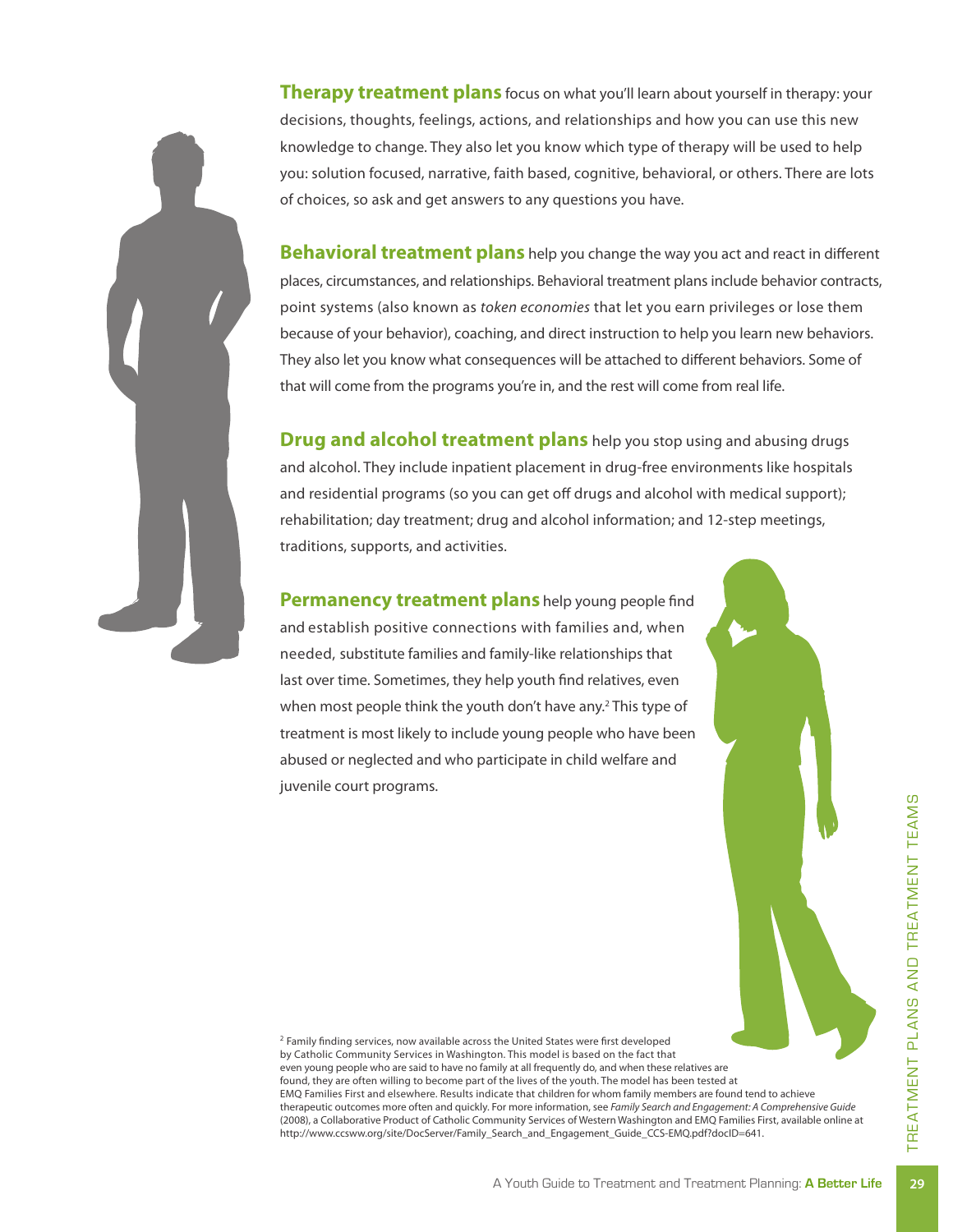**Rehabilitation treatment plans** bring together a variety of therapies and healing resources to help young people best manage serious, impairing illness or disability so that they are able to make good choices about what will happen to them and to live happy and successful lives despite their handicap.

**Food and nutrition treatment plans** combine sensible eating strategies, reasonable exercise, and several types of therapeutic intervention and interaction to help young people be healthy. These plans may be needed when someone has a serious health condition (diabetes, obesity, eating disorder) or when necessary medications require a special approach to diet and eating.

**Residential treatment plans** (including those used in treatment foster care, group homes, and any other program in which you live somewhere besides your home) describe everything that is supposed to happen during placement so that you can get the help you need to go home and be successful there. These plans usually include all previously listed treatment plan elements, which are then part of your plan while you are in the program.

**Independent living treatment plans** prepare older young people (usually ages 17–22 or older) to care for and support themselves, meet their needs with community resources, help them establish friendships and social networks, and pursue college studies and/or job opportunities. They also may help youth with education and training and help them learn skills like budgeting and managing their time effectively.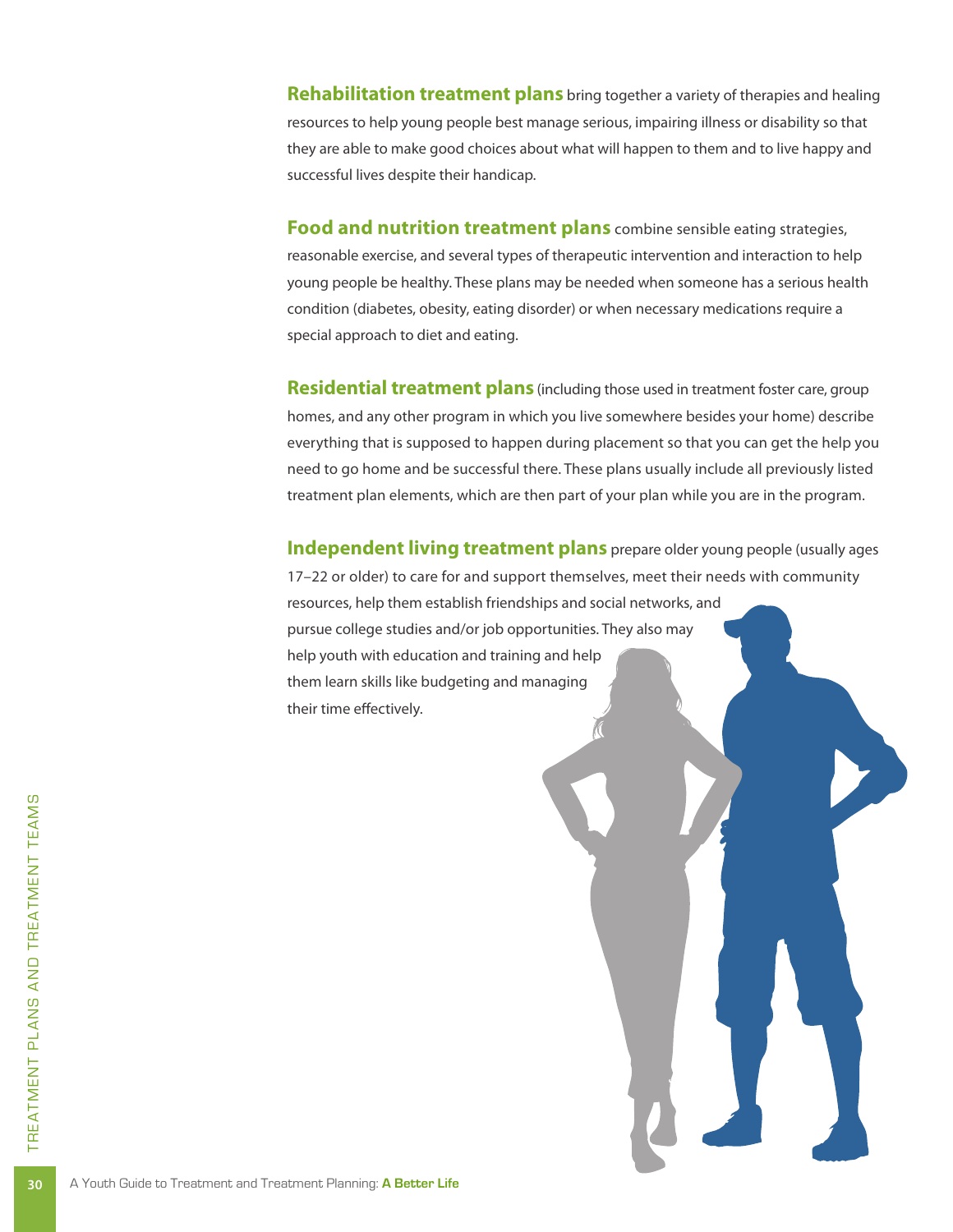# **Treatment Teams**

Many kinds of treatment are suggested and implemented by treatment teams to create and carry out treatment plans for youth. The treatment team typically consists of the young person, family members, a small group of services and support people close to him or her, and people who are experts at different things that concern the youth and family. The team meets to discuss the situation, share ideas, and work together to design the best treatment plan they can.

**Just like it's your treatment plan, it's also your treatment team.** Make sure the right people are on it, and let their expertise, experience, and affection work for you to improve your life and your future. You can and should ask everyone who is really important to you to have some part in your treatment plan, even if they can't be at your treatment team meetings.

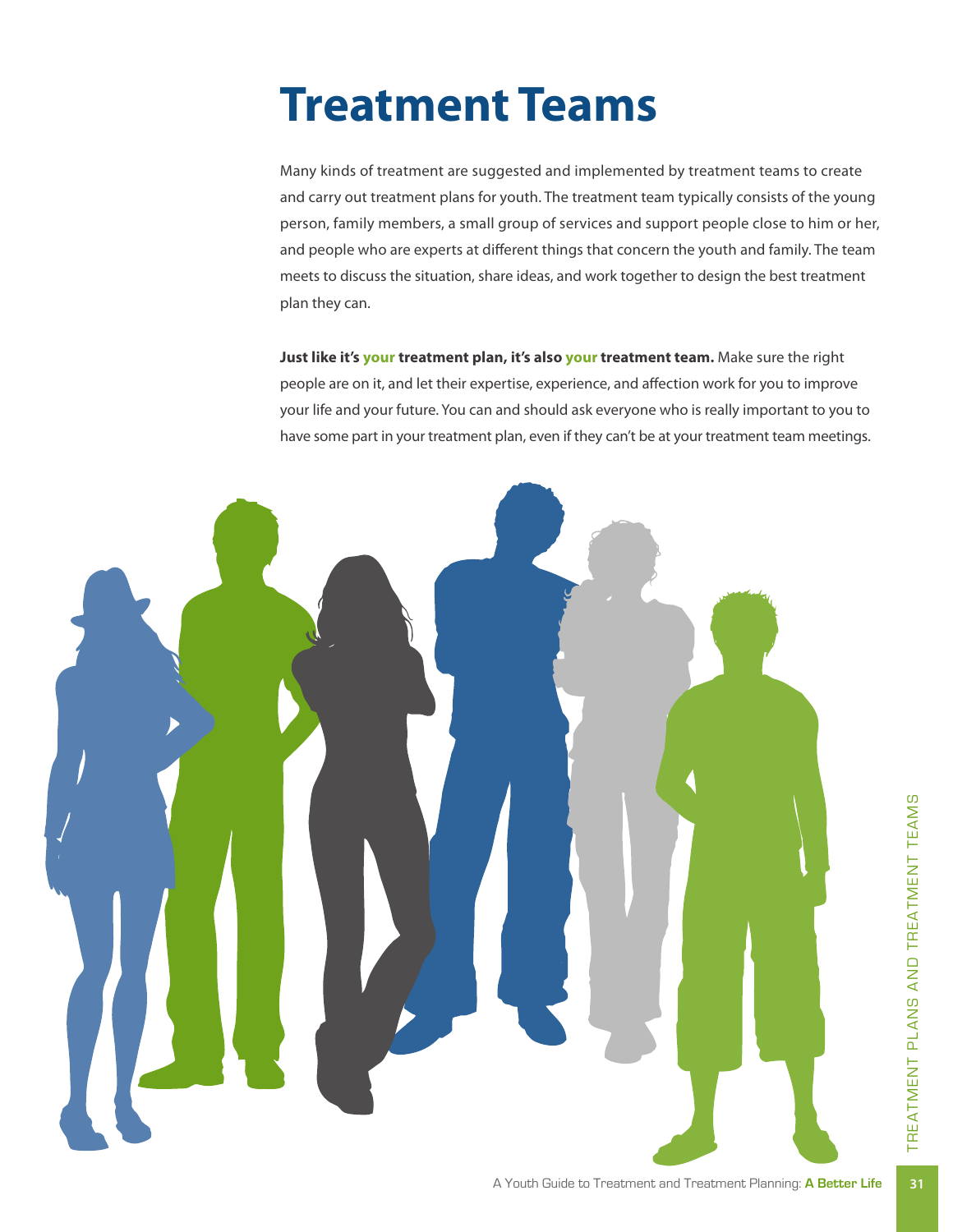#### **What You Need to Know**

- There are different kinds of treatment teams. Some have mostly service providers on them, plus you and your parents or guardian. There may be lots of different service providers or just a few. Other teams include the people you want to include like friends, relatives, and others who will help you feel comfortable. Some include both the people close to you and service providers.
- **•** Treatment teams bring together the people who can help you so that you have one unified plan, not several separate ones.
- Treatment teams change when your treatment plan and your needs change.
- **If you are involved with courts and community authorities, certain people,** like a probation officer or a social worker, will be part of your treatment team.
- How often treatment teams meet, where, and the length of the meetings are decided by each team. Each team has its own way of operating.
- You can have people who live far away or who can't come to meetings on your treatment team via phone. Even people who can't come to the meetings can be on your team they can give input to someone else before meetings, and they can learn about decisions made after meetings and still stay in your plan.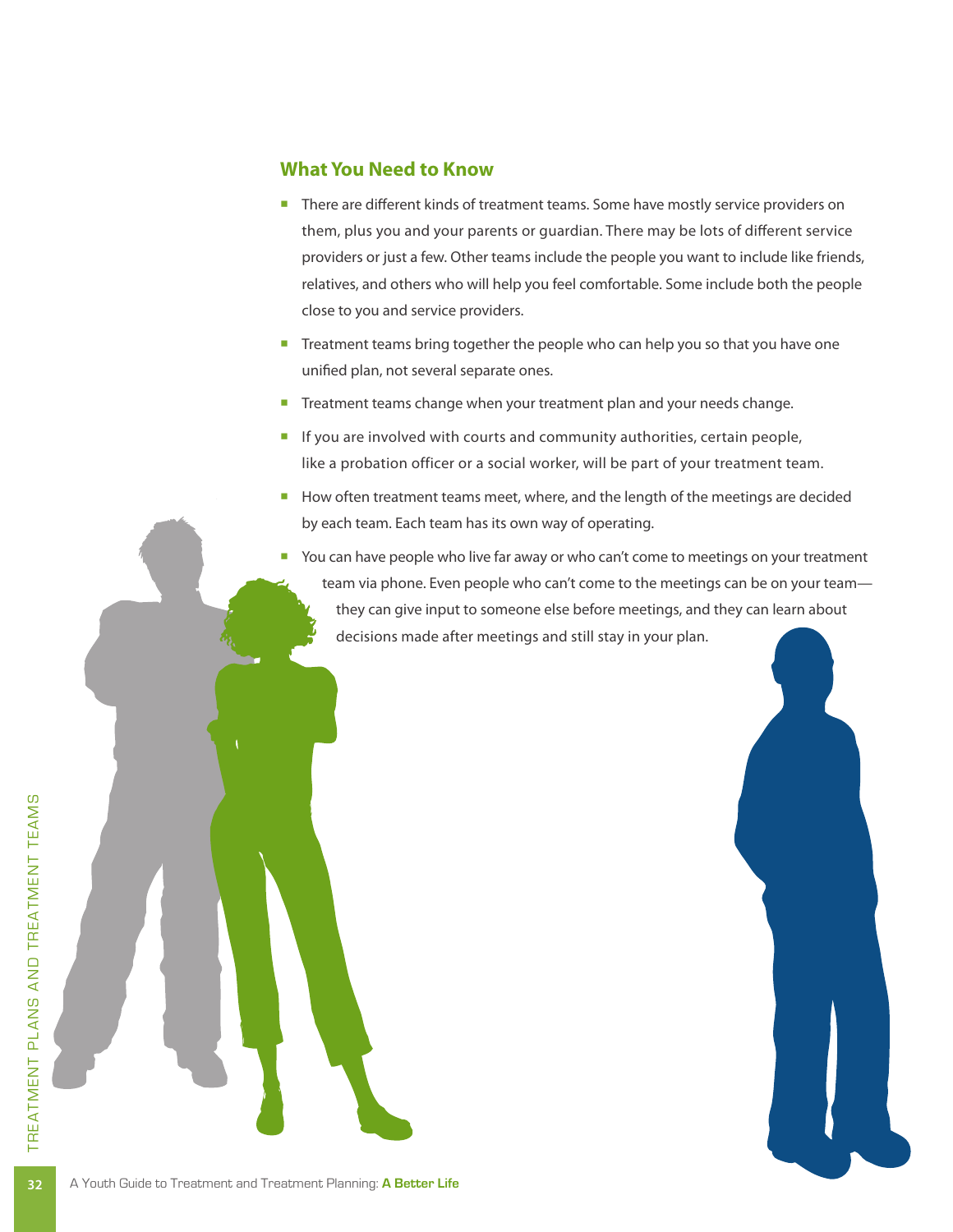- Treatment works best when the people on your treatment team agree on your treatment plan. Sometimes that happens, and other times it doesn't. Let your team know what you do and don't agree with and whether anything about the team bothers you; speak up or ask someone you trust to help you do so. Sometimes you will not agree with parts of your plan, but it helps to hang in with it and work to change things in your life so that you can eventually achieve your goals in a future plan.
- Usually, only you, your parents, or your guardian can tell people about your personal situation. You decide, usually together, what to share with your treatment team and what to keep private. Sometimes the courts or other agencies are involved, but you do have a right to ask your therapists to be careful and considerate about what they share and how they share it.

■ Somebody will probably lead your treatment team while you're working on your treatment plan. That person, often called a *facilitator*, will usually run the meetings and should make sure that the people on your team listen to you and treat you politely and respectfully and vice versa should you need help in keeping your cool and being polite.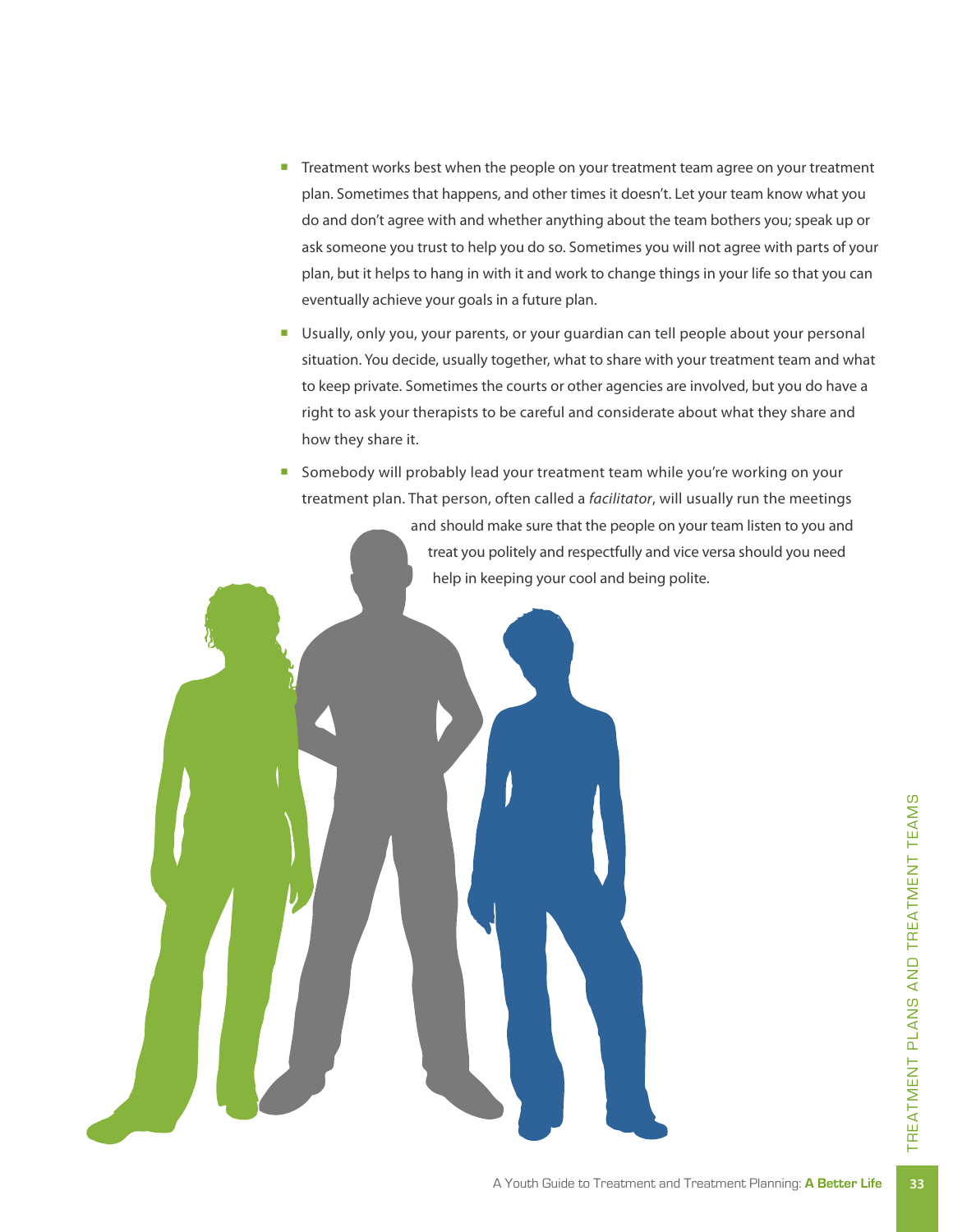| Why Do You Want to Include Them?<br>Who Do You Want to Include?<br>Who Could Help?<br>How Can They Help? | <b>Your Treatment Team:</b> |  |  |
|----------------------------------------------------------------------------------------------------------|-----------------------------|--|--|
|                                                                                                          |                             |  |  |
|                                                                                                          |                             |  |  |
|                                                                                                          |                             |  |  |
|                                                                                                          |                             |  |  |
|                                                                                                          |                             |  |  |
|                                                                                                          |                             |  |  |
|                                                                                                          |                             |  |  |
|                                                                                                          |                             |  |  |
|                                                                                                          |                             |  |  |
|                                                                                                          |                             |  |  |
|                                                                                                          |                             |  |  |
|                                                                                                          |                             |  |  |
|                                                                                                          |                             |  |  |
|                                                                                                          |                             |  |  |
|                                                                                                          |                             |  |  |
|                                                                                                          |                             |  |  |
|                                                                                                          |                             |  |  |
|                                                                                                          |                             |  |  |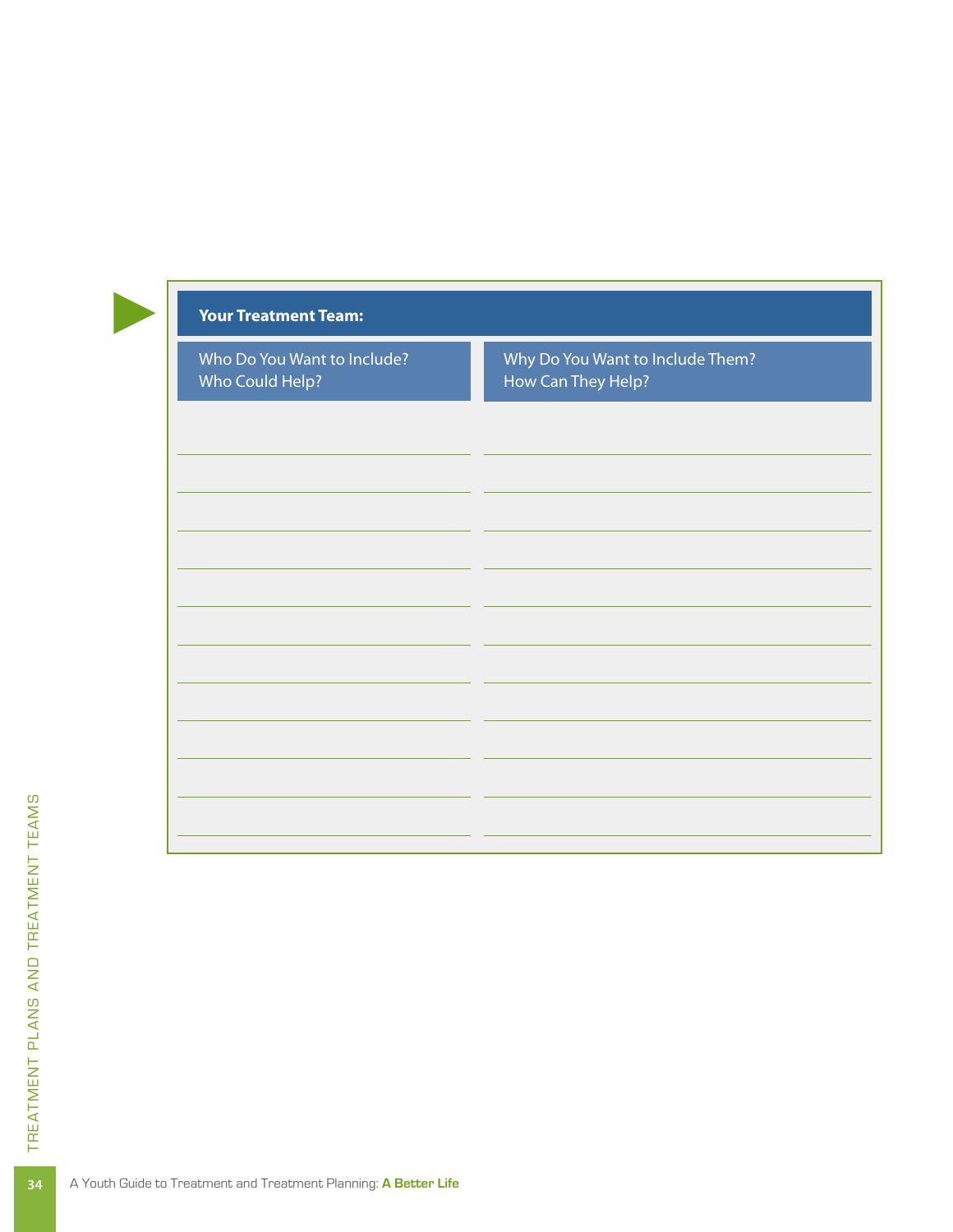# **Closing**

Lots of young people have improved their lives by participating in treatment planning and treatment. They have made their day-to-day lives better and increased their chances to have promising, happy futures.

Make sure that your treatment is *yours* as much as possible. Pay attention and let people know what you're thinking about and how you're feeling. If it's tough for you to speak up, ask someone you trust to help you do it.

> Even when your situation is difficult, hope is still possible. Accept the help that's being offered to you and help your helpers develop a plan that truly fits.

**No matter what, don't give up on yourself and your future!**